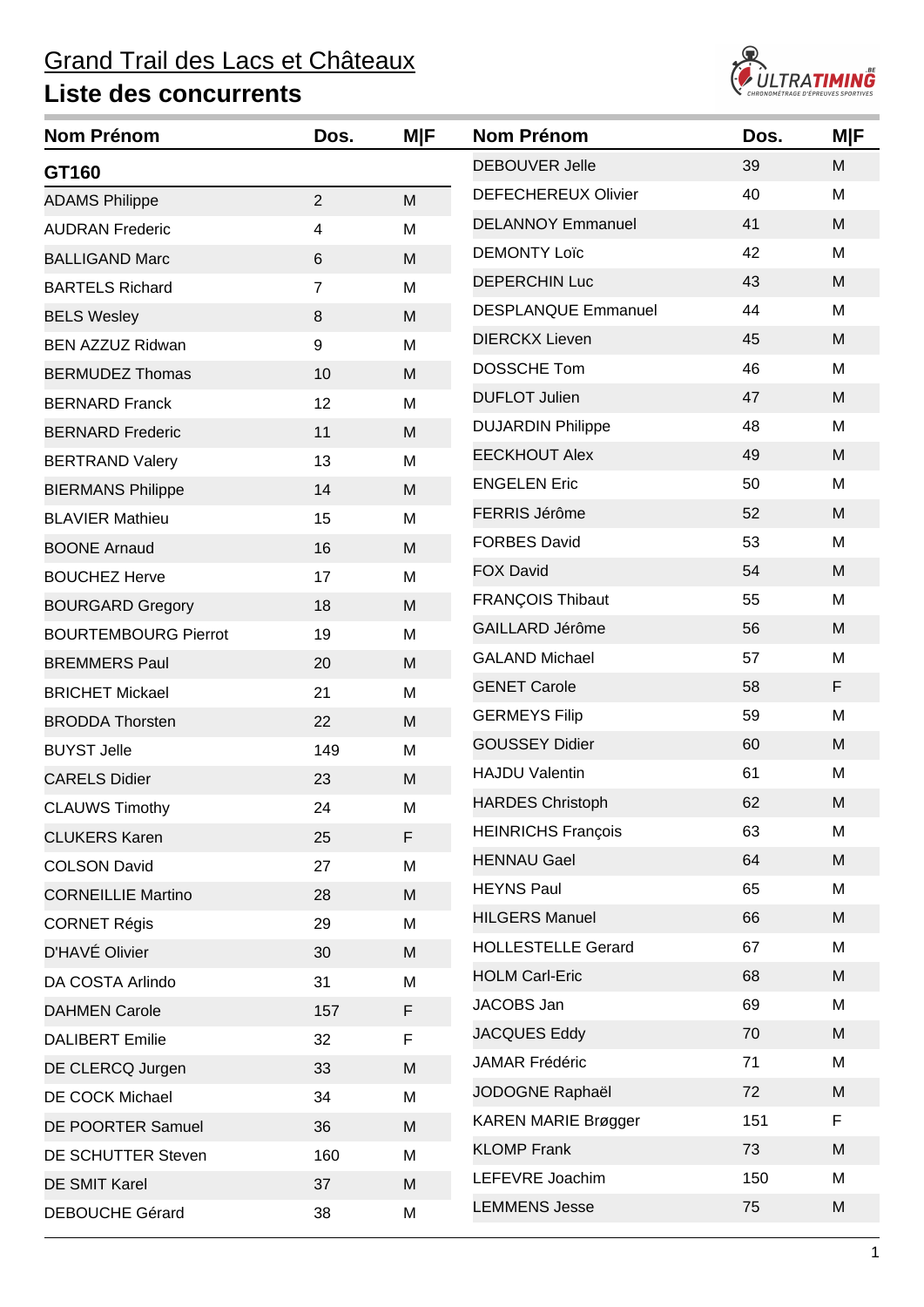

| <b>Nom Prénom</b>               | Dos.         | <b>M F</b> | <b>Nom Prénom</b>             | Dos. | <b>M F</b> |
|---------------------------------|--------------|------------|-------------------------------|------|------------|
| <b>LENAERTS Jean Christophe</b> | 76           | M          | <b>RUICK Paul</b>             | 110  | M          |
| <b>LÉONARD Thibault</b>         | 77           | M          | <b>SAEN Dominique</b>         | 111  | M          |
| LEVESQUE William                | 78           | M          | <b>SCHOENMAKERS Patrick</b>   | 112  | M          |
| <b>LIBIN Christophe</b>         | $\mathbf{1}$ | M          | <b>SCHUMACHER Gabi</b>        | 113  | F          |
| LOUWAGIE Joy                    | 79           | M          | <b>SIKKEN Ketura</b>          | 114  | F          |
| <b>LUX Arno</b>                 | 159          | M          | <b>SLEEWAEGEN Jacques</b>     | 155  | M          |
| <b>MANCHE David</b>             | 80           | M          | SÖGAARD HANUSOVA Anna         | 115  | F          |
| <b>MARIJN Sinkeldam</b>         | 81           | M          | <b>SOMEIL Anthony</b>         | 116  | M          |
| <b>MARZOUKI Samih</b>           | 82           | M          | <b>STAELGRAEVE Tom</b>        | 154  | M          |
| <b>METSELAAR Gaston</b>         | 83           | M          | <b>STREJAC Ciprian</b>        | 117  | M          |
| <b>MOLS Guido</b>               | 84           | M          | <b>STRIGENCZ Rob</b>          | 118  | M          |
| <b>MOREAU Matthieu</b>          | 85           | M          | <b>STRYCKMANS Gil</b>         | 119  | M          |
| MÜSSIG Marius                   | 86           | M          | <b>STUMMVOLL Alexander</b>    | 120  | M          |
| <b>NIBELLE Sebastien</b>        | 87           | M          | <b>THERMOTE Matthias</b>      | 121  | M          |
| <b>PAESEN Robrecht</b>          | 88           | M          | <b>THYS Dirk</b>              | 122  | M          |
| <b>PALFI Janos</b>              | 89           | M          | <b>TORBEYNS Jef</b>           | 123  | M          |
| PALLÓSI Balázs                  | 90           | M          | <b>TROCHAIN Sébastien</b>     | 124  | M          |
| <b>PEETERS Wess</b>             | 91           | M          | <b>TURNHOUT Sander</b>        | 125  | M          |
| <b>PEFFER Vincent</b>           | 92           | M          | <b>VALENTE Emanuele Paolo</b> | 126  | M          |
| <b>PHLIX Mark</b>               | 93           | M          | <b>VALERO Jonathan</b>        | 127  | M          |
| <b>PIERLOT Nicolas</b>          | 94           | M          | <b>VAN DAELE Florian</b>      | 128  | M          |
| <b>PIRON Frederic</b>           | 95           | M          | VAN DEN EEDE Noelle           | 148  | F          |
| POLLET Tom                      | 96           | M          | VAN DER EIJK Jan              | 129  | M          |
| <b>POPULAIRE Thierry</b>        | 97           | M          | VAN HEMELRIJCK Koen           | 130  | M          |
| PORTA Julien                    | 98           | M          | <b>VAN HEUSDEN Olivier</b>    | 153  | M          |
| POSTELMANS Jurgen               | 99           | M          | VAN HOOREBEKE Pieter          | 131  | M          |
| <b>POULAIN Pascal</b>           | 100          | M          | VAN HULLEBUS Giovanni         | 132  | M          |
| <b>RAUSIN Brice</b>             | 101          | M          | <b>VAN KERKHOVEN Kenneth</b>  | 133  | M          |
| <b>REIJNTJES Patrick</b>        | 102          | M          | <b>VAN LINDEN Lieven</b>      | 134  | M          |
| <b>REYNARTZ Nadine</b>          | 158          | F          | <b>VAN RANST David</b>        | 135  | M          |
| <b>RITZEN Serge</b>             | 103          | M          | <b>VANDAELE Bert</b>          | 136  | M          |
| <b>ROEMANS Sylvain</b>          | 104          | M          | <b>VANDECASTEELE Frederik</b> | 137  | M          |
| <b>ROMAIN Régis</b>             | 106          | M          | <b>VANDENBERGHE Geoffrey</b>  | 138  | M          |
| <b>ROMAIN Rudi</b>              | 107          | M          | <b>VANDERMEEREN Kristof</b>   | 139  | M          |
| <b>ROMAIN Xavier</b>            | 105          | M          | <b>VANHULST Nicolas</b>       | 140  | M          |
| <b>ROYEN Julien</b>             | 108          | M          | <b>VANWETTERE Wannes</b>      | 141  | M          |
| <b>ROZET Denis</b>              | 109          | M          | <b>VAUTIER Bruno</b>          | 142  | M          |
|                                 |              |            |                               |      |            |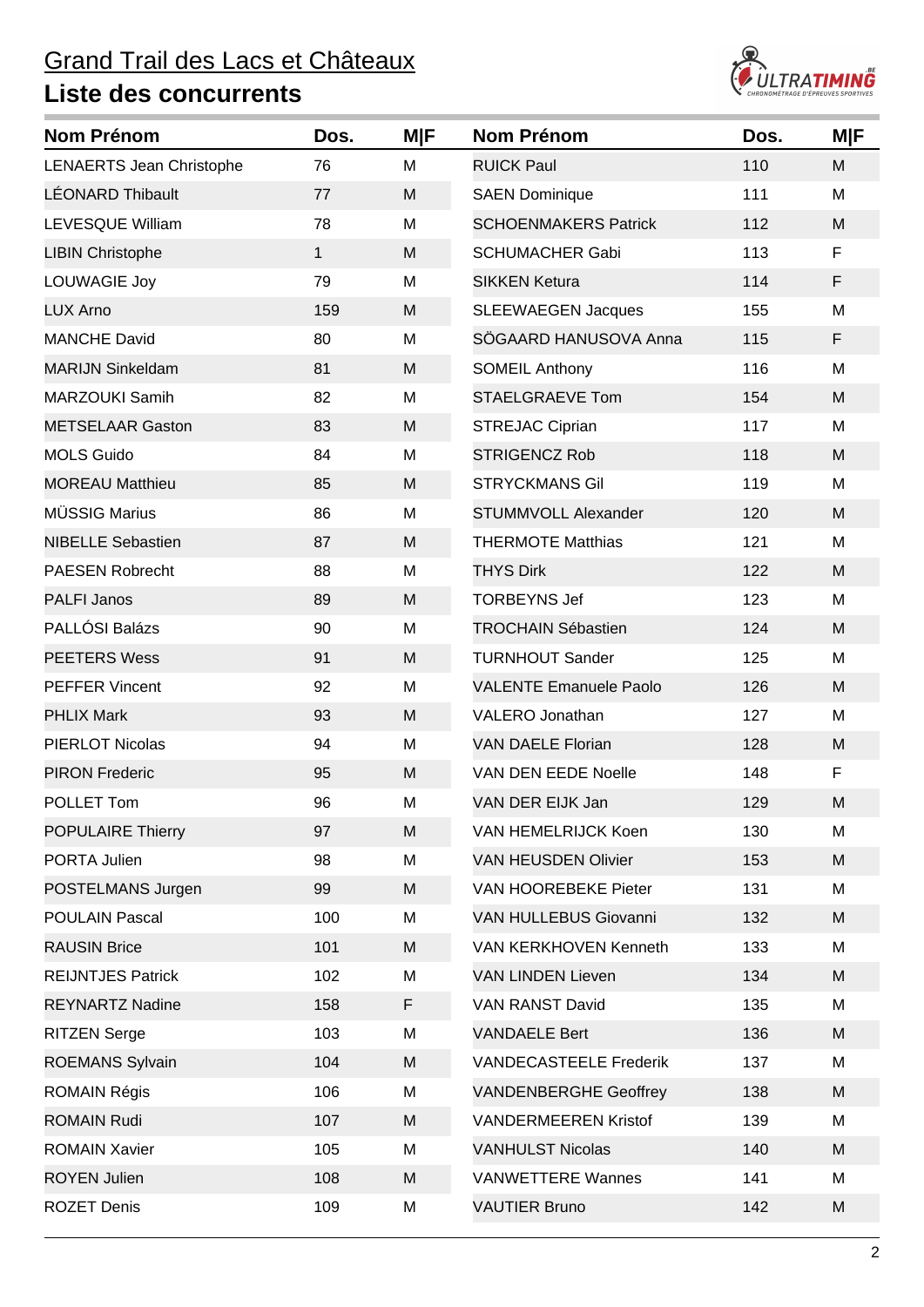

| <b>Nom Prénom</b>       | Dos. | <b>MIF</b> | <b>Nom Prénom</b> | Dos. | MIF |
|-------------------------|------|------------|-------------------|------|-----|
| <b>VERSTRAETEN Arne</b> | 143  | м          |                   |      |     |
| VISSE Stéphane          | 144  | M          |                   |      |     |
| <b>WILCZEK Christof</b> | 145  | M          |                   |      |     |
| WIT Jeroen              | 146  | M          |                   |      |     |
| <b>WOUTER Stefaan</b>   | 156  | м          |                   |      |     |
| <b>ZANIER Laurent</b>   | 147  | M          |                   |      |     |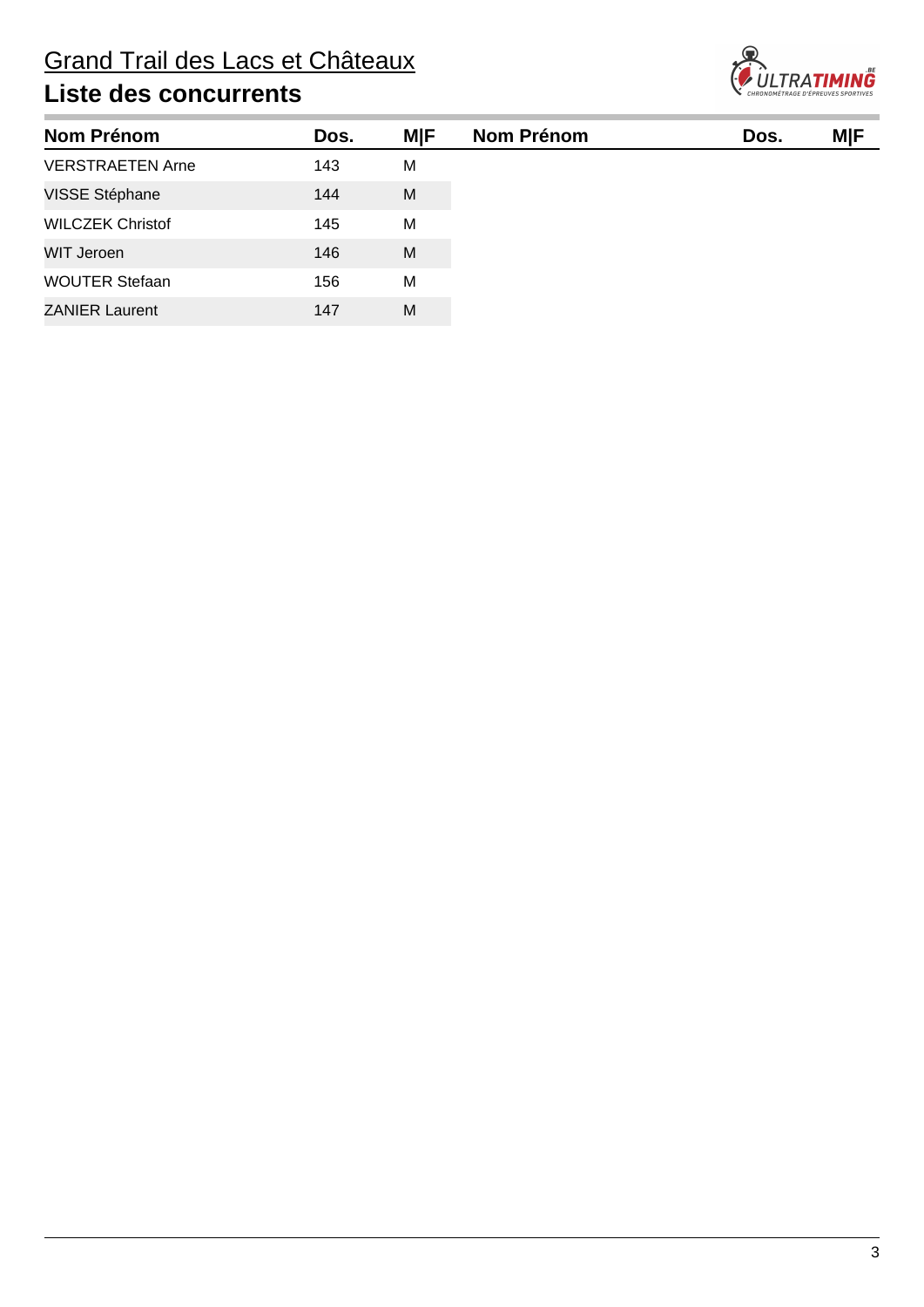

| <b>Nom Prénom</b>           | Dos. | MIF | <b>Nom Prénom</b>            | Dos. | <b>MIF</b> |
|-----------------------------|------|-----|------------------------------|------|------------|
| GT85                        |      |     | <b>BRICHAUT Olivier</b>      | 8037 | M          |
| <b>ABAD LAMAS Patricia</b>  | 8002 | F   | <b>BRONSART Audrey</b>       | 8038 | F          |
| <b>ADAMCZYK Guillaule</b>   | 8003 | M   | <b>BRUSSELAERS Nicolas</b>   | 8039 | M          |
| <b>AGHEMIO Gustavo</b>      | 8004 | M   | <b>BUCKMAN Nicolas</b>       | 8040 | M          |
| <b>AGHEMIO Zaccaria</b>     | 8005 | M   | <b>BUSTIN Olivier</b>        | 8041 | M          |
| <b>AILLERIE Kevin</b>       | 8006 | M   | <b>BUTAYE Olivier</b>        | 8042 | M          |
| <b>AMEEL Kris</b>           | 8007 | M   | <b>BUYTAERT Frank</b>        | 8043 | M          |
| <b>ANNEESSENS Joachim</b>   | 8008 | M   | <b>CALCAGNILE Levi</b>       | 8044 | M          |
| <b>ARNOULD Laura</b>        | 8009 | F   | <b>CALLENS John</b>          | 8045 | M          |
| <b>ARNTS Karin</b>          | 8010 | F   | <b>CANIVEZ Denis</b>         | 8046 | M          |
| <b>ATTIANESE Maurizio</b>   | 8011 | M   | <b>CARA Daniel</b>           | 8047 | M          |
| <b>AUBINET Lauranne</b>     | 8012 | F   | <b>CASSE Henri</b>           | 8048 | M          |
| <b>BAECHER Sebastien</b>    | 8013 | M   | <b>CASSIERS Michel</b>       | 8049 | M          |
| <b>BAEKEN Marie-Ophelie</b> | 8014 | F   | <b>CASTIAUX Wendy</b>        | 8050 | F          |
| <b>BAILLY Fabian</b>        | 8015 | M   | <b>CEPEDAL-VALLES Adrien</b> | 8051 | M          |
| <b>BAKIR Gülay</b>          | 8016 | F   | <b>CHAUSSOY Xavier</b>       | 8052 | M          |
| <b>BARBRY Julie</b>         | 8017 | F   | <b>CHAVANNE Bertrand</b>     | 8053 | M          |
| <b>BARCHY Hinderk</b>       | 8018 | M   | <b>CHRISTOPH Janthur</b>     | 8054 | M          |
| <b>BARLA Gilles</b>         | 8019 | M   | <b>CLAEYS Steff</b>          | 8055 | M          |
| <b>BARTHELEMY Michael</b>   | 8020 | M   | <b>CLAUS Sofie</b>           | 8056 | F          |
| <b>BAUDAUX Alain</b>        | 8021 | M   | <b>COLARD Andrew</b>         | 8356 | M          |
| <b>BAUMAL Edwin</b>         | 8022 | M   | <b>COLLE Laurent</b>         | 8057 | M          |
| <b>BAUMGARTH Mathieu</b>    | 8353 | M   | <b>COQUELET Joffrey</b>      | 8058 | M          |
| <b>BAUVINEAU Laurent</b>    | 8023 | M   | <b>CRAHAY Aurélien</b>       | 8059 | M          |
| <b>BEEKHUIS Jennifer</b>    | 8024 | F   | <b>CRÉER Geoffrey</b>        | 8060 | M          |
| <b>BERBEN Jean-Michael</b>  | 8025 | M   | <b>DAELEN Vincent</b>        | 8061 | M          |
| <b>BERGIRON Ludovic</b>     | 8026 | M   | DAMBLON Johnathan            | 8352 | M          |
| <b>BERKERS Frank</b>        | 8027 | M   | DAME Dylan                   | 8348 | M          |
| <b>BEYAERT Leonard</b>      | 8028 | M   | <b>DANIEL Thierry</b>        | 8063 | M          |
| <b>BLANCKE Gillian</b>      | 8030 | M   | <b>DAUCHELLE Nicolas</b>     | 8064 | M          |
| <b>BLANCKE Tom</b>          | 8029 | M   | <b>DAUGE Christophe</b>      | 8065 | M          |
| <b>BLOEYAERT Olivier</b>    | 8031 | M   | <b>DAUVIN Benoît</b>         | 8066 | M          |
| <b>BOECKER Daniel</b>       | 8032 | M   | DE BLOCK Bert                | 8067 | M          |
| <b>BONIVER Frederic</b>     | 8033 | M   | DE BOE Antoine               | 8068 | M          |
| <b>BOURGEOIS Raphaël</b>    | 8034 | M   | <b>DE DEKEN Mathias</b>      | 8069 | M          |
| <b>BOVY Christophe</b>      | 8035 | M   | <b>DE GHEUS Dominique</b>    | 8070 | M          |
| <b>BRANCART Laurent</b>     | 8036 | M   | DE GIORGI Sébastien          | 8071 | M          |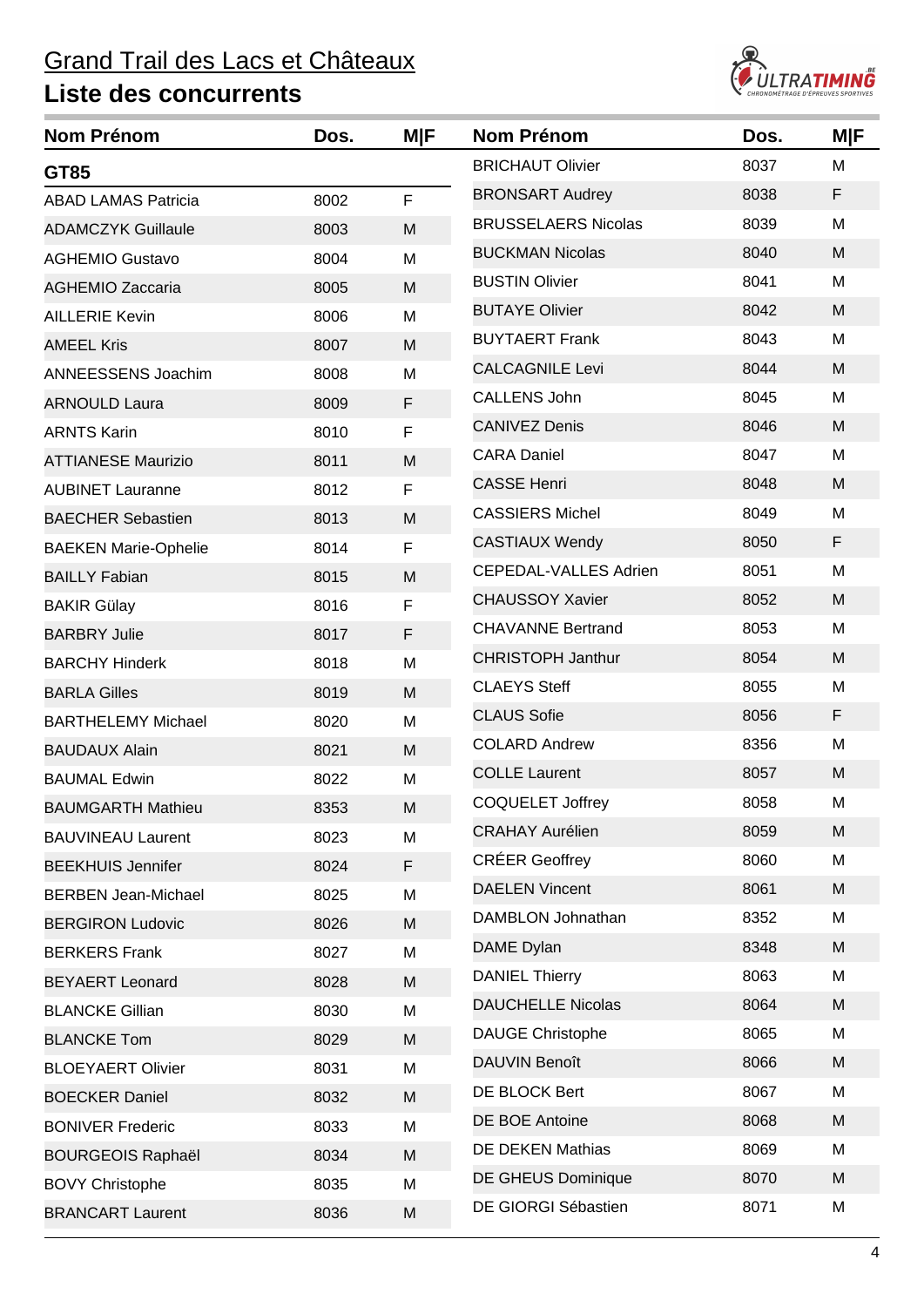

| <b>Nom Prénom</b>          | Dos. | M F | <b>Nom Prénom</b>            | Dos. | M F |
|----------------------------|------|-----|------------------------------|------|-----|
| DE LAMOTTE Julien          | 8072 | M   | <b>DUBOIS Philippe</b>       | 8110 | M   |
| <b>DE MOOR Martin</b>      | 8073 | M   | <b>DUBOIS Thibaut</b>        | 8111 | M   |
| <b>DE RIDDER Erwin</b>     | 8074 | M   | <b>DUFOUR Dimitri</b>        | 8337 | M   |
| <b>DEBAEKE Grégoire</b>    | 8075 | M   | <b>DUTRIEUX Ronald</b>       | 8112 | M   |
| <b>DEBIE Karen</b>         | 8076 | F   | <b>DYSSELEER Laurent</b>     | 8113 | M   |
| <b>DEFECHEREUX Pascal</b>  | 8345 | M   | <b>EGGERMONT Hilde</b>       | 8114 | F   |
| <b>DEGÉE Thomas</b>        | 8077 | M   | <b>EMBRECHTS Alfred</b>      | 8115 | M   |
| <b>DEHON Arnaud</b>        | 8078 | M   | <b>EMBRECHTS Gert-Jan</b>    | 8116 | M   |
| <b>DEHON Marie</b>         | 8079 | F   | <b>ESTE Sébastien</b>        | 8117 | M   |
| <b>DEJAEGHER Emiel</b>     | 8080 | M   | <b>EULAERTS Kevin</b>        | 8359 | M   |
| <b>DEKKER Monica</b>       | 8081 | F   | <b>FANIELLE Laurent</b>      | 8118 | M   |
| <b>DELBROUCK Yannick</b>   | 8082 | M   | <b>FAREZ Christian</b>       | 8119 | M   |
| DELEVALLEZ Véro            | 8083 | F   | <b>FERTAS Nadia</b>          | 8120 | F   |
| <b>DELIRE Alain</b>        | 8084 | M   | <b>FINK Alain</b>            | 8121 | M   |
| <b>DELMEE Maxime</b>       | 8085 | M   | FISCHER Raphaël              | 8122 | M   |
| <b>DELNESTE Sébastien</b>  | 8086 | M   | <b>FLORIO Elisa</b>          | 8123 | F   |
| <b>DELPIERRE Delphine</b>  | 8087 | F   | <b>FLUMENS Donovan</b>       | 8124 | M   |
| <b>DEMARET Frédérik</b>    | 8088 | M   | <b>FOLKERSMA Jacco</b>       | 8125 | M   |
| <b>DEN HERT Niels</b>      | 8090 | M   | <b>FORMELLI Cyril</b>        | 8339 | M   |
| <b>DENIS Bernard</b>       | 8091 | M   | <b>FRANÇOIS Bertrand</b>     | 8126 | M   |
| <b>DEPOORTER Frederic</b>  | 8092 | M   | FREIHAMMER Jan               | 8127 | M   |
| <b>DESCHAMPS Emmanuel</b>  | 8093 | M   | <b>FRINGS Eule</b>           | 8128 | M   |
| <b>DESSAINT Pierre</b>     | 8094 | M   | <b>FROONINCKX Audrey</b>     | 8129 | F   |
| <b>DESTOOP Peter</b>       | 8095 | M   | <b>GASMI André</b>           | 8130 | M   |
| <b>DESWERT Geoffroy</b>    | 8096 | M   | <b>GASPAR Valérie</b>        | 8131 | F   |
| <b>DETHIER Samuel</b>      | 8097 | М   | <b>GEEBELS Geert</b>         | 8344 | M   |
| DEVOGELAER Ruben           | 8098 | M   | <b>GEERINCK Kenny</b>        | 8132 | M   |
| DEWANDELEER Bart           | 8099 | M   | <b>GILLES Jean-Pierre</b>    | 8133 | M   |
| <b>DEWEER Lander</b>       | 8100 | M   | <b>GINES Nicolas</b>         | 8347 | M   |
| <b>DHAENENS Dolf</b>       | 8101 | M   | <b>GOESSENS David</b>        | 8134 | M   |
| DI BERNARDO Stéphane       | 8102 | M   | <b>GONGORA Sebastien</b>     | 8136 | M   |
| <b>DIERICKX Steven</b>     | 8103 | M   | <b>GOORIS Florentin</b>      | 8137 | M   |
| <b>DIEUDONNE Michel</b>    | 8104 | M   | <b>GRAF Josef</b>            | 8138 | M   |
| <b>DOAT Pierre</b>         | 8105 | M   | <b>GROULARD Louis</b>        | 8139 | M   |
| <b>DOHMEN Christophe</b>   | 8107 | M   | <b>GUILLAUME Jean-Michel</b> | 8140 | M   |
| <b>DOUFFET Renaud</b>      | 8108 | M   | <b>GUIRONNET Jérôme</b>      | 8141 | M   |
| <b>DU BOIS Pierre-Yves</b> | 8109 | M   | <b>GUISSART Alain</b>        | 8142 | M   |
|                            |      |     |                              |      |     |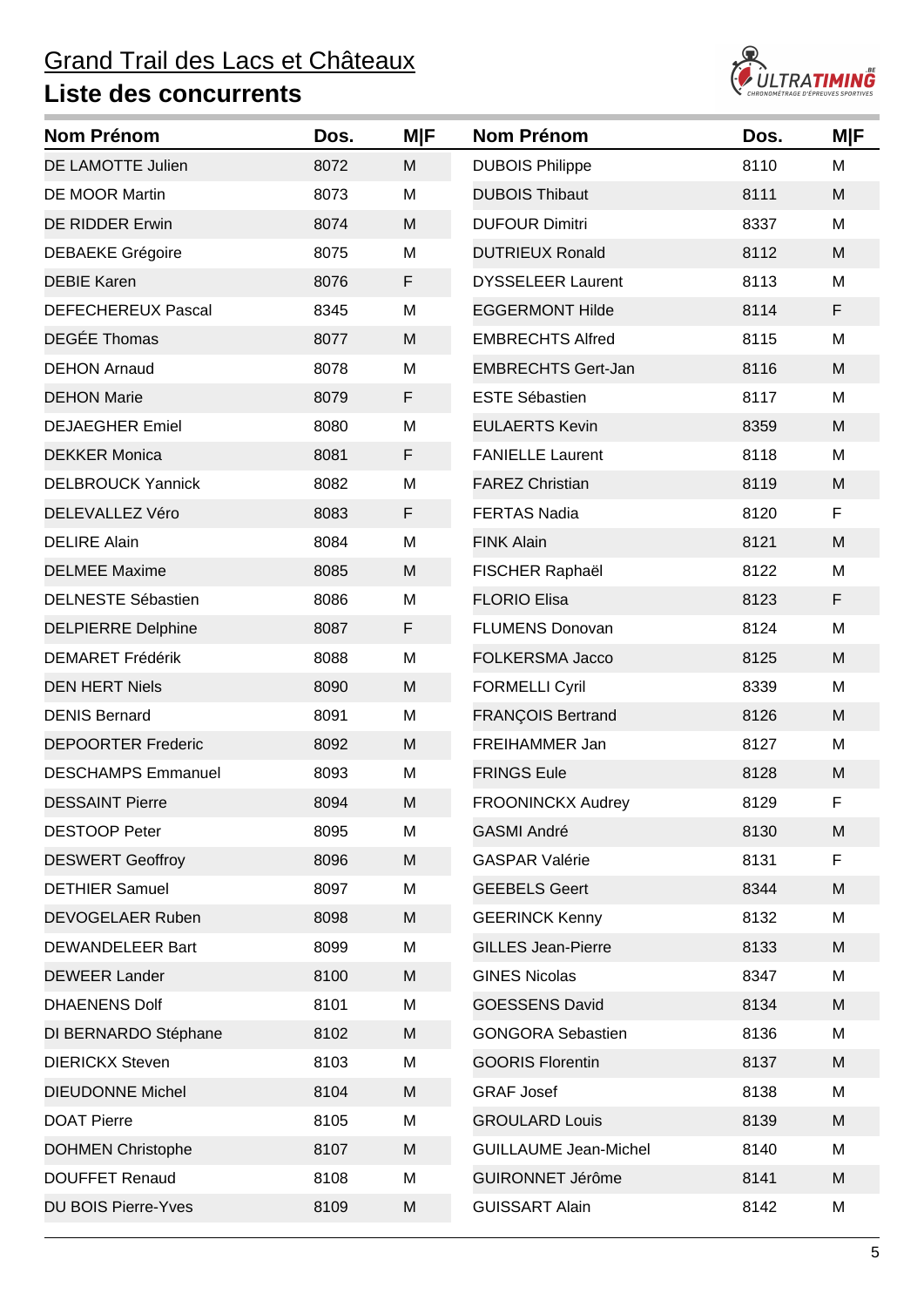

| <b>Nom Prénom</b>           | Dos. | <b>MIF</b> | <b>Nom Prénom</b>         | Dos. | <b>MIF</b> |
|-----------------------------|------|------------|---------------------------|------|------------|
| <b>GURALNIK Stephan</b>     | 8143 | M          | <b>LACROIX Logan</b>      | 8180 | M          |
| <b>HACHEZ Alexandre</b>     | 8144 | M          | <b>LAFLEUR Xavier</b>     | 8181 | M          |
| <b>HAECK Wessel</b>         | 8145 | M          | <b>LAMBERT Benoit</b>     | 8340 | M          |
| <b>HARTMANN Kevin</b>       | 8146 | M          | <b>LAMBERT Laetitia</b>   | 8182 | F          |
| <b>HAUBRECHTS Valerie</b>   | 8147 | F          | <b>LAMBRECHT Pierre</b>   | 8183 | M          |
| <b>HAUMANN Alexandre</b>    | 8148 | M          | <b>LARUE Fabrice</b>      | 8184 | M          |
| <b>HAUSPY Jules</b>         | 8149 | M          | <b>LEBRUN Grégory</b>     | 8185 | M          |
| HAVRENNE Jonathan           | 8150 | M          | <b>LECLERCQ Gaspard</b>   | 8357 | M          |
| <b>HELLA Luc</b>            | 8151 | M          | <b>LECOCQ Mathieu</b>     | 8186 | M          |
| <b>HENRY Marc</b>           | 8152 | M          | <b>LEGENDRE Ninon</b>     | 8187 | F          |
| <b>HERMANS Ruben</b>        | 8153 | M          | <b>LEGROS Frederic</b>    | 8188 | M          |
| <b>HOKA Pascal</b>          | 8154 | M          | <b>LEMOINE Fabian</b>     | 8189 | M          |
| <b>HOMME Nicolas</b>        | 8155 | M          | <b>LEMPEREUR Loic</b>     | 8190 | M          |
| <b>HORTEN Jean-Philippe</b> | 8156 | M          | <b>LEMS Hans</b>          | 8191 | M          |
| <b>HOSSELET Kevin</b>       | 8157 | M          | LÉONARD Julien            | 8192 | M          |
| <b>HOUBION Gwennael</b>     | 8158 | M          | <b>LEROY Manon</b>        | 8194 | F          |
| <b>HOUBLOUP Julien</b>      | 8159 | M          | <b>LEROY Régis</b>        | 8193 | M          |
| <b>HUENS David</b>          | 8160 | M          | <b>LEYENS Pierre</b>      | 8195 | M          |
| <b>IANIRI Géraldine</b>     | 8162 | F          | <b>LEYN Donavan</b>       | 8196 | M          |
| <b>IAZZAG Tahar</b>         | 8163 | M          | <b>LIONAISE Miguel</b>    | 8197 | M          |
| <b>IBARGUEN Juan Felipe</b> | 8164 | M          | <b>LUONG Hanh</b>         | 8198 | M          |
| <b>JACOBS Roel</b>          | 8165 | M          | <b>LUYENS Yves</b>        | 8199 | M          |
| <b>JACQUARD Melicenne</b>   | 8341 | F          | <b>LYNEN Ingrid</b>       | 8200 | F          |
| <b>JAKOBS Jeanny</b>        | 8167 | F          | <b>MACOCQ Kevin</b>       | 8201 | M          |
| <b>JAKOBS Nico</b>          | 8166 | M          | <b>MAEREL Loic</b>        | 8202 | M          |
| <b>JANA Palocna</b>         | 8168 | F          | <b>MAJKOWSKI Joel</b>     | 8346 | M          |
| <b>JANSSENS Britt</b>       | 8170 | F          | <b>MALBRANQUE Olivier</b> | 8203 | M          |
| <b>JANSSENS Rudi</b>        | 8171 | M          | <b>MANETTE Olivier</b>    | 8204 | M          |
| <b>JANSSENS Ward</b>        | 8169 | M          | <b>MARK Waddington</b>    | 8205 | M          |
| <b>JOSSA Manon</b>          | 8172 | F          | <b>MARKERT Dominik</b>    | 8206 | M          |
| <b>JUANÓS CABANAS Jordi</b> | 8173 | M          | MARLÉ Adrien              | 8207 | M          |
| <b>KECH Michael</b>         | 8174 | M          | <b>MARLIER Stéphane</b>   | 8208 | M          |
| <b>KEIZER Christiaan</b>    | 8175 | M          | <b>MARTINOT Sebastien</b> | 8209 | M          |
| <b>KERCKAERT Dorian</b>     | 8176 | M          | <b>MASSART Pascal</b>     | 8210 | M          |
| <b>KEUKER-SAMPLE Colin</b>  | 8177 | M          | MASSEZ Geoffrey           | 8211 | M          |
| <b>KEUSTERMANS Johannes</b> | 8178 | M          | <b>MASSON Celine</b>      | 8213 | F          |
| <b>LACROIX Axel</b>         | 8179 | M          | <b>MASSON François</b>    | 8212 | M          |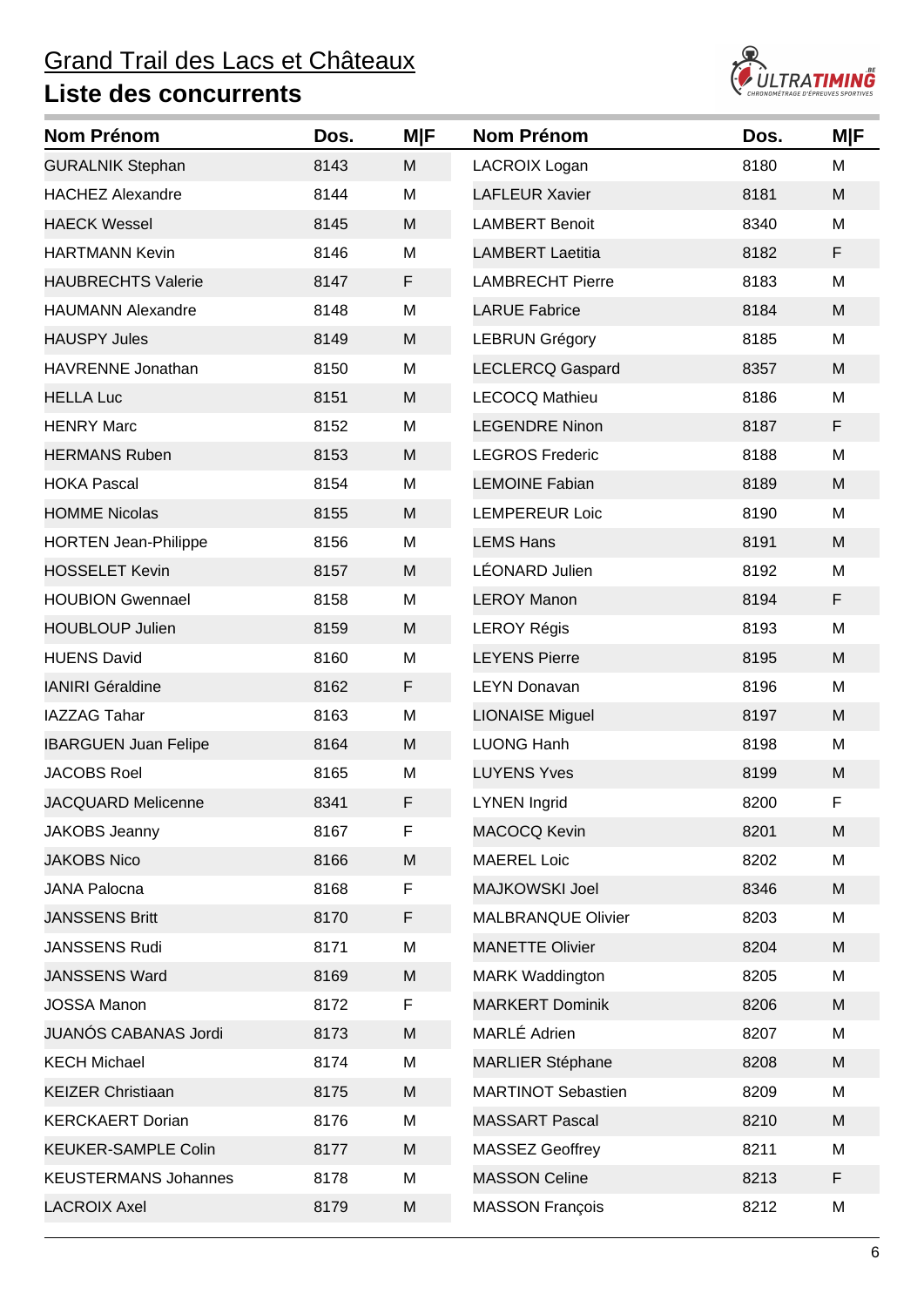

| Nom Prénom               | Dos. | <b>M F</b> | <b>Nom Prénom</b>            | Dos. | M F |
|--------------------------|------|------------|------------------------------|------|-----|
| <b>MEJANI Carlos</b>     | 8214 | M          | PYJECKI Jérôme               | 8248 | M   |
| <b>MELLE Steringa</b>    | 8215 | M          | RAAIJMAKERS Tjitse           | 8249 | M   |
| <b>MICHAUX Wivine</b>    | 8216 | F          | <b>RADERMECKER Nicolas</b>   | 8250 | M   |
| <b>MICHEL Ives</b>       | 8218 | M          | <b>RAKOWSKI Gerhard</b>      | 8251 | M   |
| MICHEL Jean-Sébastien    | 8217 | M          | <b>RAMAEKERS Isabelle</b>    | 8252 | F.  |
| <b>MILAN SELS Milan</b>  | 8219 | M          | <b>RAUCY Emmanuel</b>        | 8350 | M   |
| MODRZEJEWSKI Stephane    | 8220 | M          | <b>REMARCK Guillaume</b>     | 8253 | M   |
| <b>MOINS Benjamin</b>    | 8221 | M          | <b>ROBERT Charles</b>        | 8254 | M   |
| <b>MÖLLER Vincent</b>    | 8222 | M          | <b>ROCHETTE Bertrand</b>     | 8255 | M   |
| <b>MONSIEURS Janik</b>   | 8354 | M          | <b>ROCHUS Elene</b>          | 8256 | F   |
| <b>MONTI Eric</b>        | 8223 | M          | <b>RODESCH Gregory</b>       | 8257 | M   |
| <b>MONTOISY Julie</b>    | 8224 | F          | <b>ROSE Tobias</b>           | 8258 | M   |
| <b>MOULET Boris</b>      | 8225 | M          | ROUSSAUX Alice               | 8259 | F   |
| <b>MROWIEC Stéphane</b>  | 8226 | M          | ROUSSEAUX Paul               | 8338 | M   |
| <b>NAVEZ Romain</b>      | 8228 | M          | <b>SALDEN Dieter</b>         | 8260 | M   |
| <b>NAVEZ Thomas</b>      | 8227 | M          | <b>SALMIN Loïc</b>           | 8261 | M   |
| <b>NEVE Geoffrey</b>     | 8229 | M          | <b>SAMMELIUS Leonie</b>      | 8263 | F   |
| <b>ONCKELINX Kristof</b> | 8230 | M          | <b>SAMMELIUS Olav</b>        | 8262 | M   |
| <b>ORTIZ Miguel</b>      | 8231 | M          | <b>SAPART Valentin</b>       | 8264 | M   |
| <b>PAUWELS Thijs</b>     | 8232 | M          | <b>SCHÄFER Niklas Cedric</b> | 8265 | M   |
| <b>PEERLINCK Sam</b>     | 8233 | M          | <b>SCHLAMANN Michael</b>     | 8266 | M   |
| <b>PEETERS Kurt</b>      | 8235 | M          | <b>SCHMERFELD Jasmin</b>     | 8267 | F   |
| <b>PEETERS Michael</b>   | 8236 | M          | <b>SCHMETZ Gilles</b>        | 8268 | M   |
| PEETERS Nico             | 8234 | M          | <b>SCHOLTEN Thijmen</b>      | 8358 | M   |
| <b>PETERS Nicolas</b>    | 8343 | M          | <b>SCHREIBER Tobias</b>      | 8269 | M   |
| PICAVET Julien           | 8237 | M          | <b>SCHRODE Martin</b>        | 8270 | M   |
| <b>PIERLOT Jacques</b>   | 8238 | M          | <b>SEVENS Quentin</b>        | 8271 | M   |
| PIRARD Olivier           | 8239 | M          | <b>SEYSSENS Lorenz</b>       | 8272 | M   |
| <b>PLOVIER Barbara</b>   | 8240 | F          | <b>SEZNEC Vincent</b>        | 8273 | M   |
| POCHET Gil               | 8241 | M          | <b>SHETTY Shetty</b>         | 8274 | M   |
| <b>POLAIN Christophe</b> | 8242 | M          | SÍLVIA Canals Rovira         | 8275 | F   |
| PORION Yoann             | 8243 | M          | <b>SIMON Valérie</b>         | 8276 | F   |
| <b>POTTIER Marvin</b>    | 8244 | M          | SIMONIS Julien               | 8277 | M   |
| <b>POUWELS Xavier</b>    | 8245 | M          | SINKELDAM Jop                | 8278 | M   |
| PREUD'HOMME Cedric       | 8246 | M          | <b>SNEIJERS Arnoud</b>       | 8279 | M   |
| PROVOST Kevin            | 8349 | M          | <b>SNOEREN Berry</b>         | 8280 | M   |
| <b>PUT Willem</b>        | 8247 | M          | <b>SONET Renaud</b>          | 8281 | M   |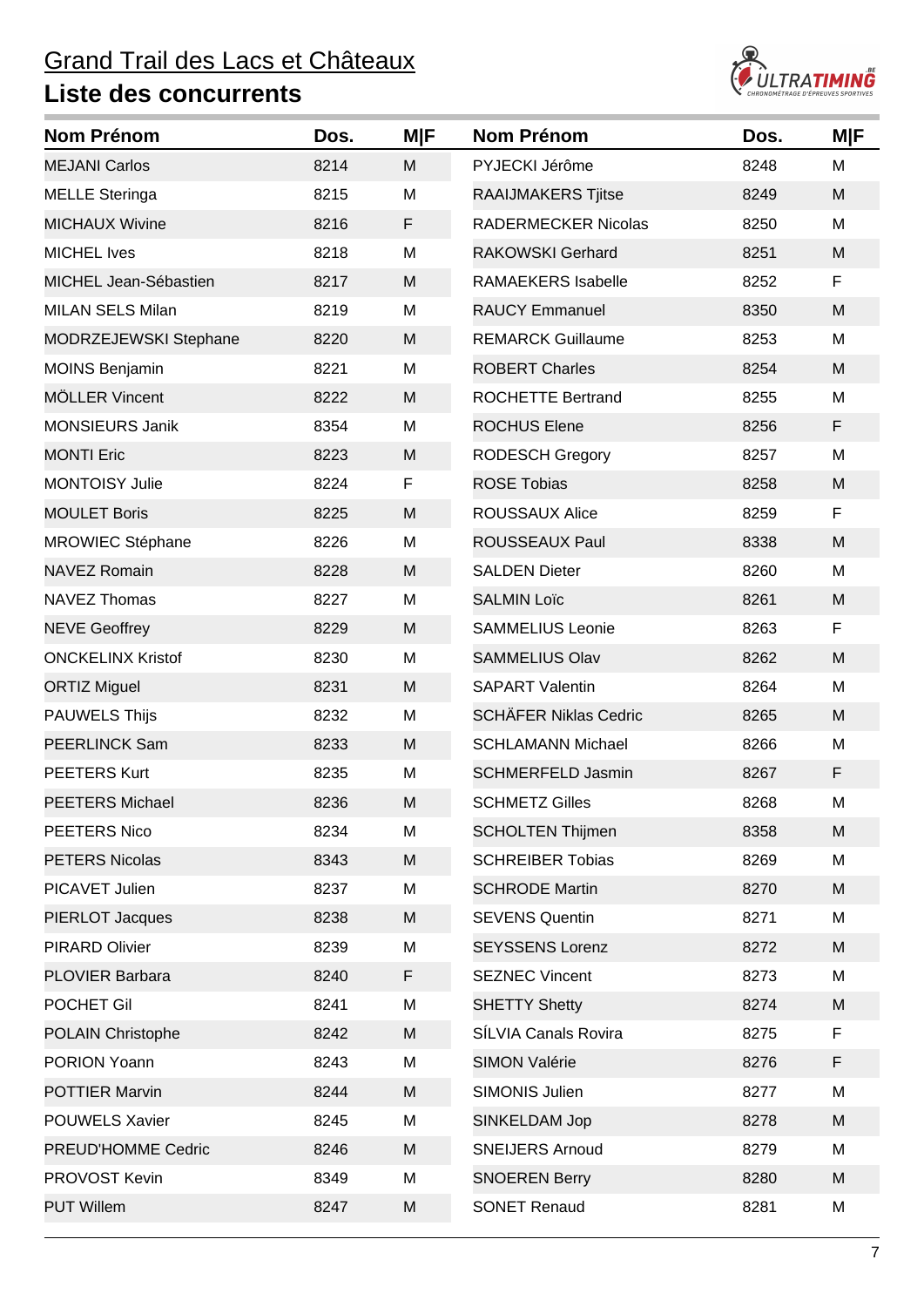

| <b>Nom Prénom</b>              | Dos. | M F | <b>Nom Prénom</b>         | Dos. | <b>M F</b> |
|--------------------------------|------|-----|---------------------------|------|------------|
| <b>SONKES Olivier</b>          | 8282 | M   | <b>VERDIN Rémy</b>        | 8319 | M          |
| <b>SONVEAU Olivier</b>         | 8283 | M   | <b>VERKENNE Fabian</b>    | 8320 | M          |
| <b>SPAGNOL Yann</b>            | 8284 | M   | <b>VERLEYEN Ben</b>       | 8321 | M          |
| SPERANZA Léo                   | 8285 | M   | <b>VERMEULEN Marlies</b>  | 8322 | F          |
| <b>SPITAELS Julien</b>         | 8286 | M   | <b>VERPLANCKE Teun</b>    | 8323 | M          |
| <b>SPRANGHERS Grégory</b>      | 8287 | M   | <b>VERSCHUREN Charles</b> | 8324 | M          |
| <b>STOFFELS Anthony</b>        | 8288 | M   | <b>VERSTAEN Sébastien</b> | 8325 | M          |
| <b>SUPPLY Denis</b>            | 8290 | M   | <b>VLERICK Kenneth</b>    | 8326 | M          |
| <b>TATECEAU Mickael</b>        | 8291 | M   | <b>WACHEUL Dimitri</b>    | 8327 | M          |
| <b>TAZIAUX Noemi</b>           | 8292 | F   | <b>WEBER Max</b>          | 8328 | M          |
| <b>TEMMERMAN Selena</b>        | 8293 | F   | <b>WELFRING Annick</b>    | 8329 | F          |
| <b>THEISS David</b>            | 8294 | M   | <b>WENDERS Stephane</b>   | 8330 | M          |
| <b>THIRION Valentin</b>        | 8295 | M   | <b>WIENCEK Andy</b>       | 8331 | M          |
| <b>TRAINA Christophe</b>       | 8342 | M   | <b>WIJNANDS Bart</b>      | 8332 | M          |
| <b>TREFOIS Antoine</b>         | 8296 | M   | <b>WINKIN Christophe</b>  | 8001 | M          |
| <b>VALCKE Jochen</b>           | 8297 | M   | <b>WOUTERS Tom</b>        | 8333 | M          |
| <b>VAN ACKER Tom</b>           | 8298 | M   | <b>ZAMPIERI Alexandre</b> | 8334 | M          |
| <b>VAN ALPHEN Sanne</b>        | 8299 | F   | <b>ZHANG Shuyang</b>      | 8335 | M          |
| VAN BOS Jan                    | 8351 | M   | <b>ZRIBA Mourad</b>       | 8336 | M          |
| VAN DE LAAR Dennis             | 8300 | M   |                           |      |            |
| VAN DE VOORDE Tom              | 8301 | M   |                           |      |            |
| VAN DE WOUWER Emmanuel         | 8302 | M   |                           |      |            |
| <b>VAN HOEF Rob</b>            | 8304 | M   |                           |      |            |
| VAN HOYE Joachim               | 8305 | M   |                           |      |            |
| VAN LANTSCHOOT Henri           | 8306 | M   |                           |      |            |
| <b>VAN MIERLO Toep</b>         | 8307 | M   |                           |      |            |
| <b>VAN OVERMEIRE Lionel</b>    | 8309 | M   |                           |      |            |
| <b>VAN REYBROUCK Lieven</b>    | 8310 | M   |                           |      |            |
| <b>VAN ROMPAYE Erik</b>        | 8311 | M   |                           |      |            |
| VAN SCHENDEL Ralph             | 8312 | M   |                           |      |            |
| <b>VAN STERTHEM Glenn</b>      | 8313 | M   |                           |      |            |
| VAN ZAANE Bas                  | 8314 | M   |                           |      |            |
| <b>VANAISE Tommy</b>           | 8355 | M   |                           |      |            |
| <b>VANBENEDEN Kristof</b>      | 8315 | M   |                           |      |            |
| <b>VANDE WEIJER Erik</b>       | 8316 | M   |                           |      |            |
| VANDENBOSSCHE Kjell            | 8317 | M   |                           |      |            |
| <b>VERBRUGGEN Jean-Edouard</b> | 8318 | M   |                           |      |            |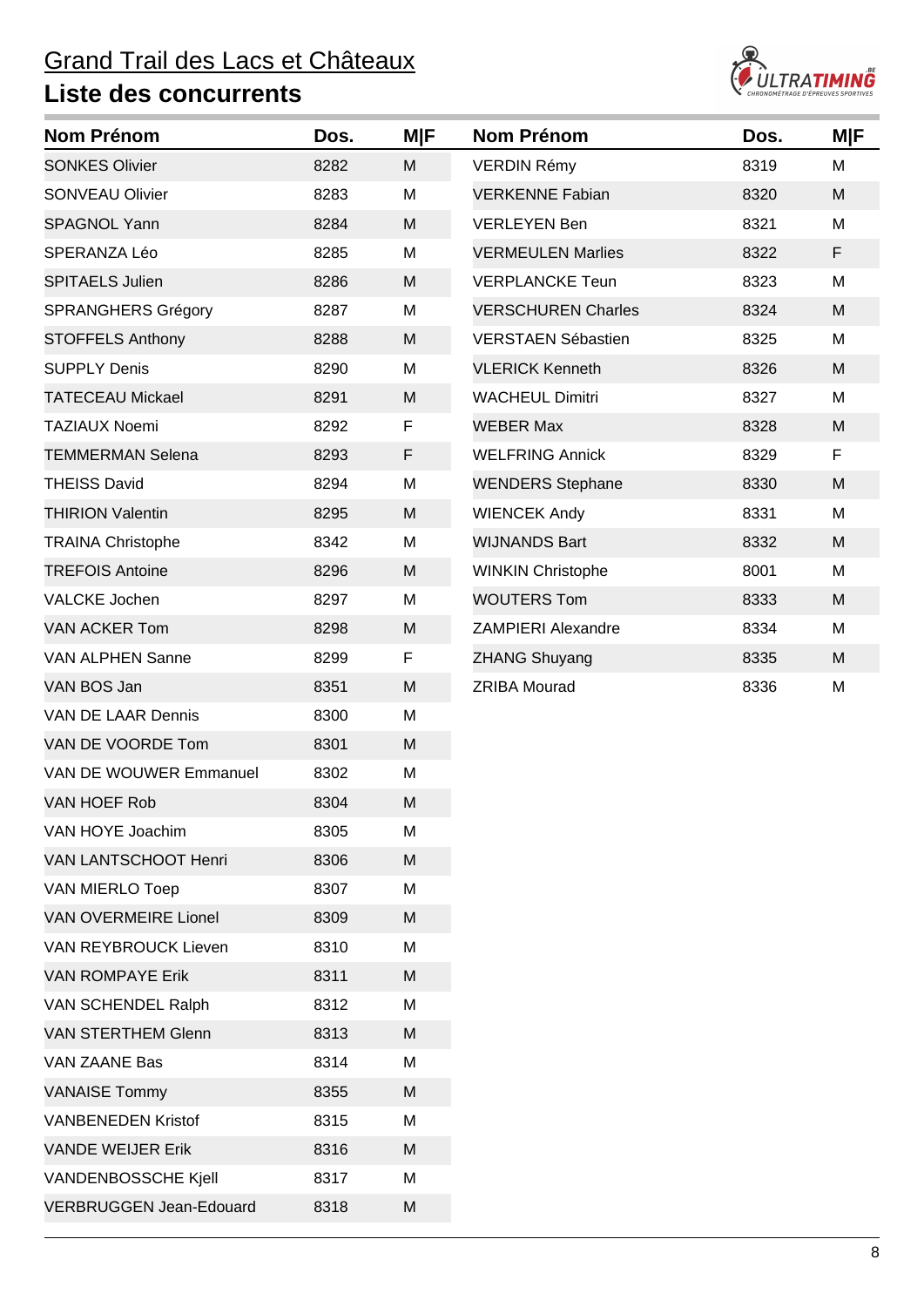

| Nom Prénom                 | Dos. | M F | <b>Nom Prénom</b>            | Dos. | <b>M F</b> |
|----------------------------|------|-----|------------------------------|------|------------|
| GT42                       |      |     | <b>BOGEMANS Mats</b>         | 4039 | M          |
| <b>ABANDON Olivier</b>     | 4002 | M   | <b>BOLTE Maurice</b>         | 4041 | M          |
| <b>AGHEMIO Francesco</b>   | 4004 | M   | <b>BOMANS Kris</b>           | 4042 | M          |
| <b>AL-NIMA Hakim</b>       | 4005 | M   | <b>BONDROIT Simon</b>        | 4043 | М          |
| <b>ALBERT Jennifer</b>     | 4006 | F   | <b>BONHOMME Annabelle</b>    | 4044 | F          |
| <b>ALLEMAN Vincent</b>     | 4007 | M   | <b>BORGDORFF Sebastiaan</b>  | 4045 | M          |
| <b>ANCION Jean-Pascal</b>  | 4008 | M   | <b>BOULANGER Loic</b>        | 4046 | M          |
| <b>ANDRIES Ann</b>         | 4009 | F   | <b>BOULANGER Nicolas</b>     | 4047 | M          |
| <b>AOUST Benjamin</b>      | 4010 | M   | <b>BOURDON Paul</b>          | 4048 | M          |
| <b>AUSTEN Thibaut</b>      | 4011 | M   | <b>BOURDON Tony</b>          | 4049 | M          |
| <b>BADER Zoé</b>           | 4012 | F   | <b>BOURTEMBOURG Frédéric</b> | 4050 | M          |
| <b>BAETENS Geert</b>       | 4013 | M   | <b>BOUVY Damien</b>          | 4051 | M          |
| <b>BAEYENS Tom</b>         | 4014 | M   | <b>BRAEMS Kevin</b>          | 4052 | M          |
| <b>BAGGEN Arwen</b>        | 4015 | F   | <b>BRAMS Hugues</b>          | 4053 | M          |
| <b>BALAND Paulin</b>       | 4016 | M   | <b>BRANS François</b>        | 4054 | M          |
| <b>BALBO Livio</b>         | 4017 | M   | <b>BRASSEUR Grégory</b>      | 4055 | M          |
| <b>BALINK Thomas</b>       | 4018 | M   | <b>BRENARD Thomas</b>        | 4056 | F          |
| <b>BALTHAZART Alain</b>    | 4019 | M   | <b>BREUWER Jonathan</b>      | 4057 | M          |
| <b>BARON Alexander</b>     | 4020 | M   | <b>BRICHAUT Olivier</b>      | 4612 | M          |
| <b>BEBRONNE Eric</b>       | 4021 | M   | <b>BRICMAAN Olivier</b>      | 4058 | M          |
| <b>BEEREN Raymond</b>      | 4022 | M   | <b>BRIDOUX Julie</b>         | 4059 | F          |
| <b>BELMANS Thomas</b>      | 4023 | M   | <b>BRISBOIS Françoise</b>    | 4060 | F          |
| <b>BEMELMANS Nicole</b>    | 4024 | F   | <b>BRISSINCK Quentin</b>     | 4061 | M          |
| <b>BERNARD Katty</b>       | 4027 | F   | <b>BROUWIER Michael</b>      | 4062 | M          |
| <b>BERNARD Simon</b>       | 4026 | M   | <b>BROWET Joëlle</b>         | 4621 | F          |
| <b>BEUGNIES Thomas</b>     | 4028 | M   | <b>BRUNIAUX Marie-Odile</b>  | 4063 | F          |
| <b>BEUVENS Loraine</b>     | 4029 | F.  | <b>BUFFET Yannick</b>        | 4064 | M          |
| <b>BIALOBOS Christophe</b> | 4030 | M   | <b>BURNIAT Olivier</b>       | 4065 | M          |
| <b>BICHA Hassane</b>       | 4031 | M   | <b>BURTON Julien</b>         | 4066 | M          |
| <b>BIEBUYCK Thomas</b>     | 4032 | M   | <b>BUYDENS Guillaume</b>     | 4067 | M          |
| <b>BINARD Anne-Sophie</b>  | 4033 | F   | <b>CALANDE Simon</b>         | 4068 | M          |
| <b>BLERET Maxime</b>       | 4034 | M   | <b>CALOZET Donatien</b>      | 4069 | M          |
| <b>BLEUMER Ricardo</b>     | 4035 | M   | <b>CANON CANON Antoine</b>   | 4070 | M          |
| <b>BLINDEMAN Niels</b>     | 4619 | M   | <b>CARLHIAN Sebastien</b>    | 4071 | M          |
| <b>BLOEMEN David</b>       | 4036 | M   | <b>CARLIER Daniel</b>        | 4072 | M          |
| <b>BODAUX Stephanie</b>    | 4037 | F   | <b>CASSE Mathieu</b>         | 4073 | M          |
| <b>BODEUX Jean-Michel</b>  | 4038 | M   | <b>CASTELEIJN Selma</b>      | 4074 | F          |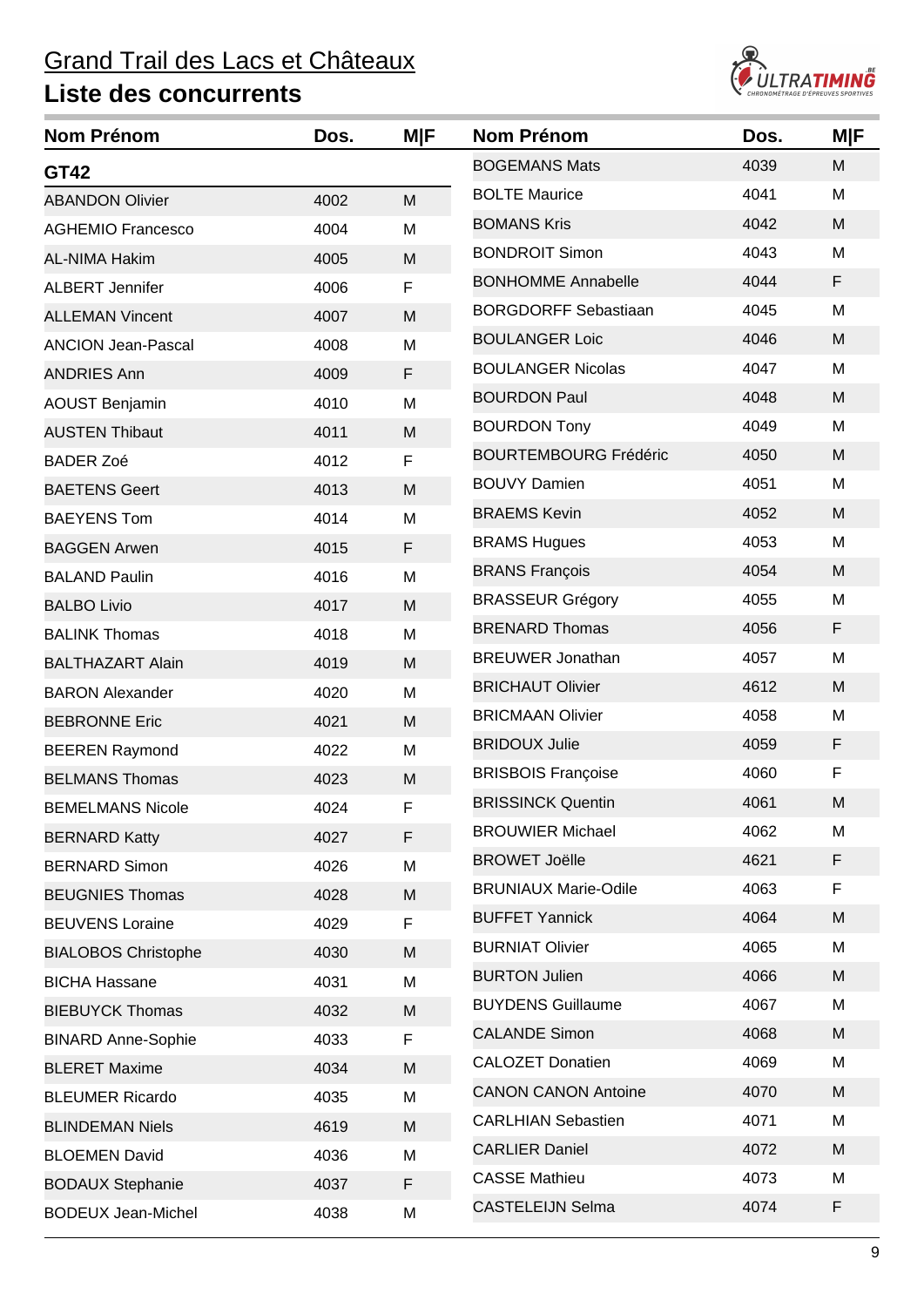

| <b>Nom Prénom</b>            | Dos. | <b>M F</b> | <b>Nom Prénom</b>           | Dos. | <b>M F</b> |
|------------------------------|------|------------|-----------------------------|------|------------|
| <b>CASTELLINI Fabrizio</b>   | 4075 | M          | DE LA SERNA Eléna           | 4112 | F          |
| <b>CHACUN Mathilde</b>       | 4076 | F          | DE LANDTSHEER Jasper        | 4113 | M          |
| <b>CHARLES Stéphane</b>      | 4077 | M          | <b>DE LUNARDO Alexandre</b> | 4114 | M          |
| <b>CHAUMONT Louis</b>        | 4078 | M          | DE MEY Riltn                | 4115 | M          |
| <b>CHOQUET Guillaume</b>     | 4079 | M          | DE NÈVE Nancy               | 4391 | F          |
| <b>CHRISTELBACH Sophie</b>   | 4080 | F          | DE PAUW Bart                | 4116 | M          |
| <b>CHUDYBA Jean-Marie</b>    | 4081 | M          | DE SCHOENMACKERS Thomas     | 4117 | M          |
| <b>CLARENNE Eddy</b>         | 4082 | M          | DE SUTTER Robin             | 4118 | M          |
| <b>CLARKE Madison</b>        | 4083 | F          | <b>DE SWART Eric</b>        | 4119 | M          |
| <b>CLAUS Frédéric</b>        | 4084 | M          | <b>DE TERWANGNE Martin</b>  | 4120 | M          |
| <b>CLEYS Dimitri</b>         | 4085 | M          | <b>DEBECKER Stijn</b>       | 4121 | M          |
| <b>COBBAERT Nathalie</b>     | 4086 | F          | <b>DECHAMPS Valérie</b>     | 4122 | F          |
| <b>COCU Xavier</b>           | 4087 | M          | <b>DECKERS Bernard</b>      | 4123 | M          |
| <b>COELEN Patrick</b>        | 4088 | M          | <b>DECKERS Nicolas</b>      | 4124 | M          |
| <b>COLLIGNON Christophe</b>  | 4089 | M          | <b>DECKERS Wout</b>         | 4125 | M          |
| <b>COMELIAU Louis</b>        | 4090 | M          | DECOO Wim                   | 4126 | M          |
| <b>CONIL Nicolas</b>         | 4091 | M          | DEDÉE Sandra                | 4127 | F          |
| COQU Miguel                  | 4092 | M          | <b>DEGBOMONT Caroline</b>   | 4627 | F          |
| <b>COQUELET Roman</b>        | 4093 | M          | <b>DEJARDIN Christelle</b>  | 4129 | F          |
| <b>CORTHOUT Rogier</b>       | 4094 | M          | <b>DEJEMEPPE Julien</b>     | 4130 | M          |
| <b>COURQUIN Edouard</b>      | 4095 | M          | <b>DEJENEFFE Arnaud</b>     | 4131 | M          |
| <b>COUSIN Pierre</b>         | 4096 | M          | <b>DEJOIE Pierre</b>        | 4132 | M          |
| <b>CRAEYE Bruno</b>          | 4097 | M          | DEJONCKHEERE Jean           | 4133 | M          |
| <b>CRUC Guy</b>              | 4098 | M          | <b>DELAMARRE Benoît</b>     | 4134 | M          |
| <b>CUVELIER Aurélien</b>     | 4099 | M          | <b>DELATTE Olivier</b>      | 4135 | M          |
| <b>CUYLITS Maxime</b>        | 4100 | M          | <b>DELATTE Sylvain</b>      | 4136 | M          |
| DANAU Lesley                 | 4101 | M          | <b>DELCHAMBRE Frédéric</b>  | 4137 | M          |
| <b>DANLOY Vincent</b>        | 4102 | M          | <b>DELECOUR Martin</b>      | 4138 | M          |
| <b>DANNEMARK Xavier</b>      | 4103 | M          | <b>DELESTREZ Ludovic</b>    | 4139 | M          |
| <b>DASSONVILLE Alexandre</b> | 4104 | M          | <b>DELFORTRIE Olivier</b>   | 4140 | M          |
| <b>DAUVISTER Adrien</b>      | 4105 | M          | <b>DELHAES Luc</b>          | 4141 | M          |
| <b>DAUWE Valérie</b>         | 4106 | F          | <b>DELHAISE Jean-Martin</b> | 4142 | M          |
| DAYEZ Martin                 | 4107 | M          | <b>DELHAYE Benoît</b>       | 4143 | M          |
| DE BAERDEMAECKER Katrien     | 4108 | F.         | <b>DELHOUGNE Vincent</b>    | 4144 | M          |
| DE BRUYNE Wouter             | 4109 | M          | DELMOTE Jérémy              | 4145 | M          |
| DE COOMAN Michael            | 4110 | M          | <b>DELMOTTE Pascal</b>      | 4146 | M          |
| DE GRAVE Olivier             | 4111 | M          | <b>DELNAYE Frederic</b>     | 4147 | M          |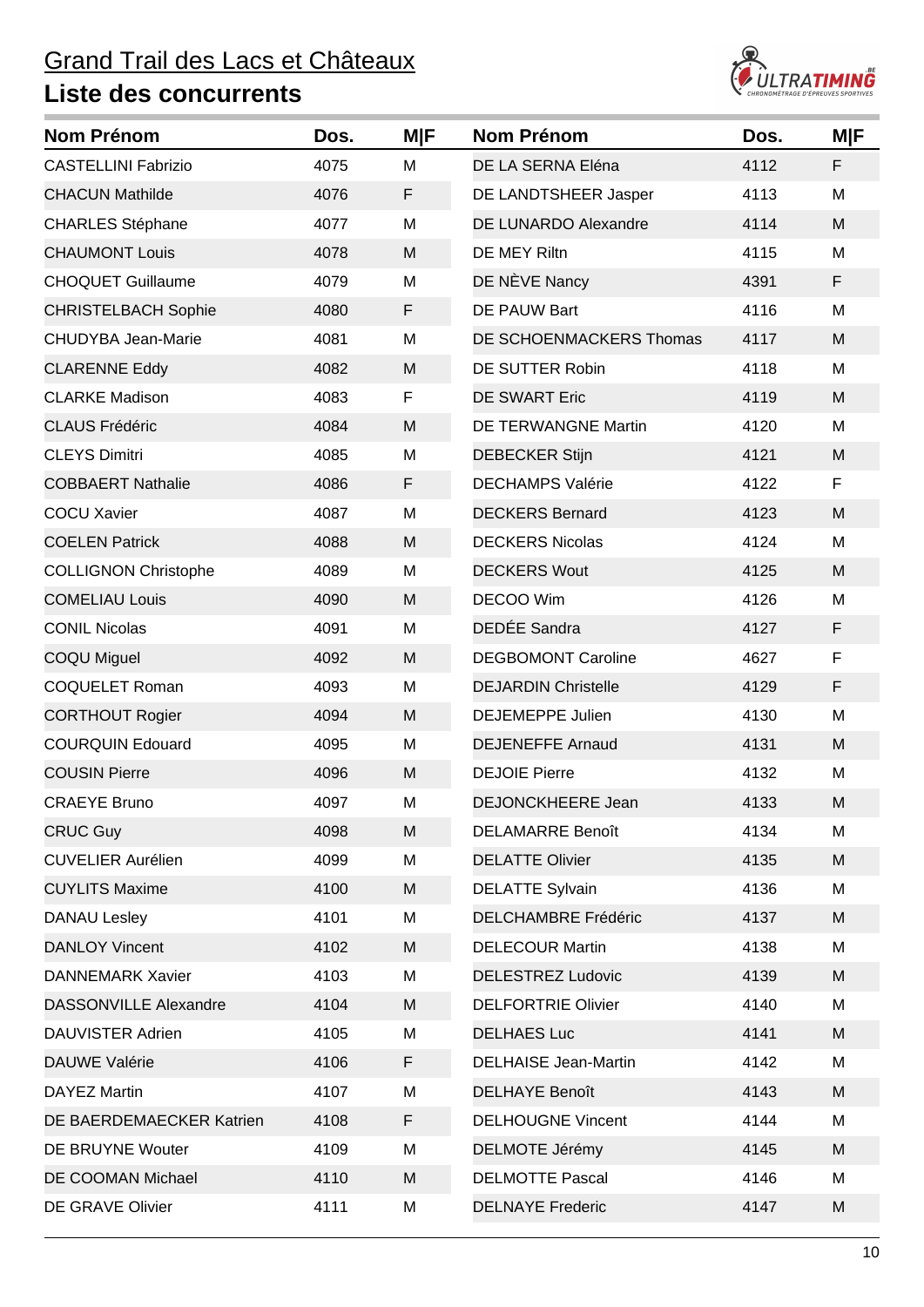

| Nom Prénom                      | Dos. | <b>M F</b> | <b>Nom Prénom</b>            | Dos. | <b>M F</b> |
|---------------------------------|------|------------|------------------------------|------|------------|
| <b>DELTERRE Steve</b>           | 4148 | M          | <b>DURU Martine</b>          | 4188 | F          |
| <b>DEMARCIN Thomas</b>          | 4149 | M          | <b>ERIK-PETER Schutter</b>   | 4189 | M          |
| <b>DEMEULENAERE Stephen</b>     | 4150 | M          | <b>ERPICUM Alice</b>         | 4190 | F          |
| <b>DEN BRABER Lucienne</b>      | 4151 | F.         | <b>ETIENNE Alexandre</b>     | 4191 | M          |
| <b>DEN HERT Thomas</b>          | 4152 | M          | <b>FABRE Michaël</b>         | 4192 | M          |
| <b>DENEFFE Guillaume</b>        | 4001 | M          | <b>FABRY William</b>         | 4193 | M          |
| <b>DEOM</b> Quentin             | 4153 | M          | <b>FEILLEL Arnaud</b>        | 4194 | M          |
| <b>DERUDDERE Thomas</b>         | 4154 | M          | <b>FELTEN Mark</b>           | 4195 | M          |
| <b>DERVAUX Philippe</b>         | 4155 | M          | <b>FLAMENG Laurent</b>       | 4196 | M          |
| <b>DERYCK Nancy</b>             | 4156 | F          | <b>FLIES Camille</b>         | 4197 | F          |
| <b>DESADELEER Jean-Francois</b> | 4157 | M          | <b>FLORENCE Cédric</b>       | 4198 | M          |
| <b>DESCHOEMAEKER Stéphanie</b>  | 4158 | F          | <b>FONTAINE Olivier</b>      | 4200 | M          |
| DESCHUYTENEER Stéphane          | 4159 | M          | <b>FONTAINE Paul</b>         | 4199 | M          |
| <b>DESPY Pascal</b>             | 4160 | M          | <b>FONTENELLE Quentin</b>    | 4201 | M          |
| <b>DESQUILBET Maximilien</b>    | 4161 | M          | <b>FONTENOY Thibaut</b>      | 4202 | M          |
| <b>DESSAUCY Quentin</b>         | 4162 | M          | <b>FORGE Kevin</b>           | 4203 | M          |
| <b>DEVAHIVE Camille</b>         | 4163 | M          | <b>FORTEMPS Jennifer</b>     | 4204 | F          |
| <b>DHONDT Pieter</b>            | 4165 | M          | <b>FOSSION Jonas</b>         | 4205 | M          |
| DI LORENZO PIRES Henrique       | 4166 | M          | <b>FOUREZ Xavier</b>         | 4206 | M          |
| <b>DIANA</b> Iprenburg          | 4167 | F          | <b>FRAIPONT Laurent</b>      | 4207 | M          |
| <b>DIEU Sébastien</b>           | 4168 | M          | <b>FRANCISE Patrick</b>      | 4208 | M          |
| <b>DISIC Fabian</b>             | 4170 | M          | <b>FRANCK Alexandre</b>      | 4209 | M          |
| <b>DIVERSE Pierre</b>           | 4171 | M          | <b>FRANCK Lionel</b>         | 4210 | M          |
| <b>DOCQUIER Véronique</b>       | 4172 | F          | <b>FRANCOIS Jordan</b>       | 4617 | M          |
| <b>DODEMONT Fabian</b>          | 4173 | M          | <b>FRANCUS Brieuc</b>        | 4211 | M          |
| <b>DOELMAN Jan Willem</b>       | 4174 | M          | <b>FROMENT Sabine</b>        | 4213 | F.         |
| <b>DOTINGA Renger</b>           | 4175 | M          | <b>GAETE DEL RIO Nicolas</b> | 4214 | M          |
| <b>DRAYE Nicolas</b>            | 4176 | M          | <b>GALANT Anne</b>           | 4215 | F          |
| <b>DRUMMEN Dorine</b>           | 4178 | F          | <b>GANKEMA Daan</b>          | 4216 | M          |
| <b>DUBLET Serge</b>             | 4179 | M          | <b>GARREVOET Wannes</b>      | 4217 | M          |
| <b>DUBOIS Nathalie</b>          | 4180 | F          | <b>GAUSSIN Isabelle</b>      | 4218 | F          |
| <b>DUHEM Christophe</b>         | 4182 | M          | <b>GAUTHIER Olivier</b>      | 4219 | M          |
| <b>DUMOULIN Herve</b>           | 4183 | M          | GAZZOTTI Benoît              | 4220 | M          |
| <b>DUPONT David</b>             | 4184 | M          | <b>GEERTS Christian</b>      | 4221 | M          |
| <b>DUPONT Frédéric J</b>        | 4185 | M          | <b>GELENS Tim</b>            | 4222 | M          |
| <b>DUPONT Lionel</b>            | 4186 | M          | <b>GENDEBIEN David</b>       | 4223 | M          |
| <b>DUPUIS Juliette</b>          | 4187 | F          | <b>GENG Christophe</b>       | 4224 | M          |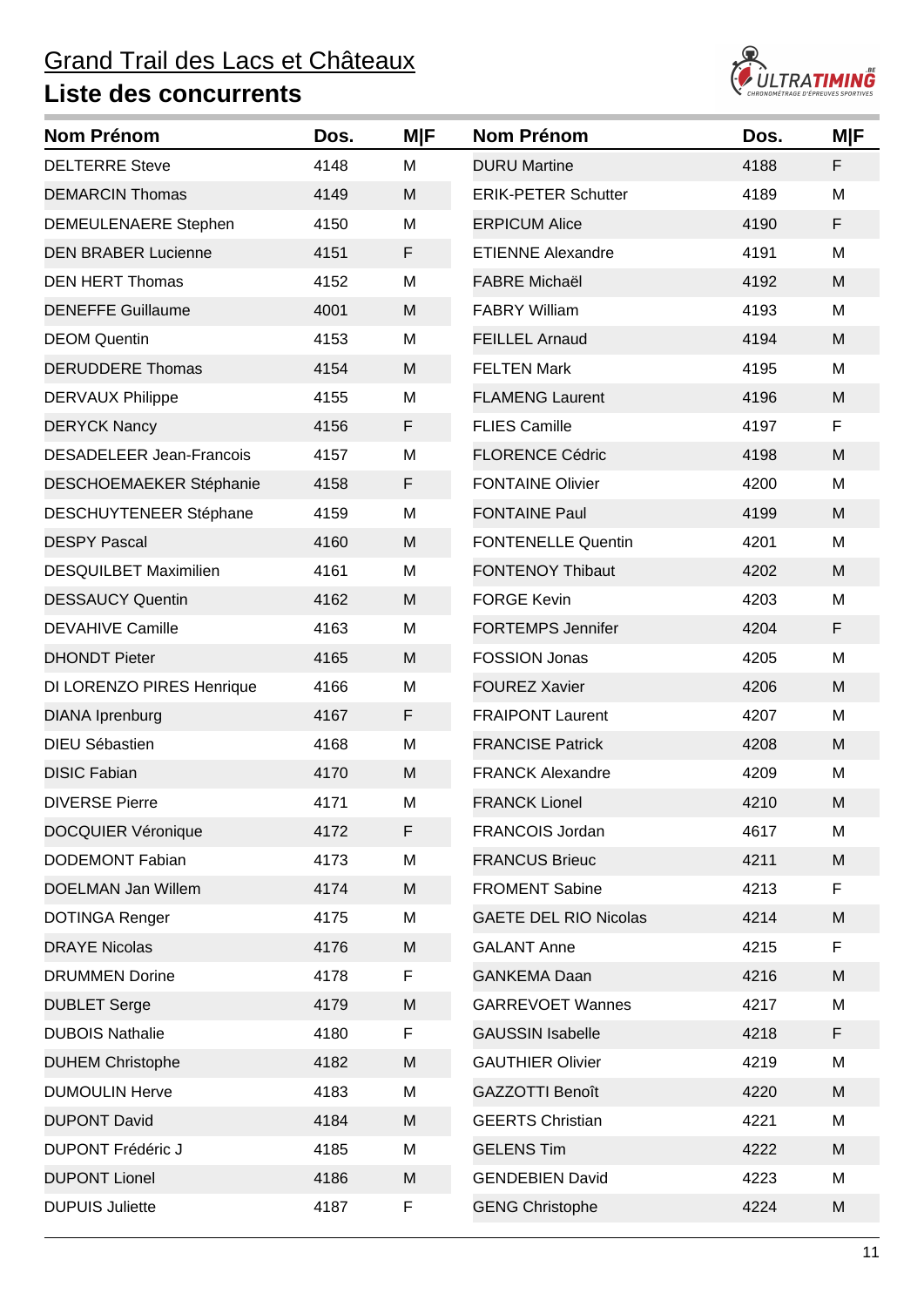

| <b>Nom Prénom</b>            | Dos. | <b>MIF</b> | <b>Nom Prénom</b>         | Dos. | <b>M F</b> |
|------------------------------|------|------------|---------------------------|------|------------|
| <b>GENGLER Gaëtan</b>        | 4225 | M          | <b>HENDRIX Bert</b>       | 4263 | M          |
| <b>GERARDY Steve</b>         | 4227 | M          | <b>HENNICO Pierre</b>     | 4264 | M          |
| <b>GEYS Bert</b>             | 4228 | M          | <b>HENRARD Guillaume</b>  | 4265 | M          |
| <b>GHILAIN Francois</b>      | 4229 | M          | <b>HENROTTE Quentin</b>   | 4266 | M          |
| <b>GILLET David</b>          | 4230 | M          | <b>HENRY Gaetan</b>       | 4267 | M          |
| <b>GILLET Fabrice</b>        | 4232 | M          | <b>HERMAN Alexis</b>      | 4622 | M          |
| <b>GILLET Philippe</b>       | 4231 | M          | <b>HERMAN Renaud</b>      | 4268 | M          |
| <b>GILMONT Olivier</b>       | 4233 | M          | <b>HEUSGHEM Frank</b>     | 4269 | M          |
| <b>GIRRETZ François</b>      | 4234 | M          | <b>HEYMAN Steven</b>      | 4613 | M          |
| <b>GIULIANO Fabrice</b>      | 4235 | M          | <b>HOCHEPIED Jonathan</b> | 4270 | M          |
| <b>GLASSET Julien</b>        | 4236 | M          | <b>HOLLANDER Frank</b>    | 4271 | M          |
| <b>GOMES FERREIRA Teresa</b> | 4237 | F          | <b>HOOREMAN Kurt</b>      | 4272 | M          |
| <b>GOMMERS Fabienne</b>      | 4238 | F          | <b>HOPPE Edmund</b>       | 4273 | M          |
| <b>GORIS Yves</b>            | 4239 | M          | <b>HOQUEZ Isabelle</b>    | 4274 | F.         |
| <b>GOSSIAUX Julien</b>       | 4240 | M          | <b>HORENT David</b>       | 4275 | M          |
| <b>GOVAERT Stefaan</b>       | 4241 | M          | <b>HORIDOR Stephan</b>    | 4610 | M          |
| <b>GOVAERTS Kris</b>         | 4242 | M          | <b>HOUSSA Dimitri</b>     | 4276 | M          |
| <b>GRANDJEAN Quentin</b>     | 4243 | M          | <b>HUET Frédéric</b>      | 4277 | M          |
| <b>GRASSEELS Steven</b>      | 4244 | M          | <b>HURARD Benjamin</b>    | 4278 | M          |
| <b>GRÉGOIR Berthon</b>       | 4245 | M          | <b>IGELMUND Gregory</b>   | 4279 | M          |
| <b>GRÉGOIRE Caroline</b>     | 4246 | F          | <b>IMBRECHT Jeremy</b>    | 4280 | M          |
| <b>GRÉGOIRE Nicolas</b>      | 4247 | M          | <b>ISERENTANT Carine</b>  | 4281 | F          |
| <b>GRESSIER Olivier</b>      | 4248 | M          | <b>IVEN Franck</b>        | 4616 | M          |
| <b>GRUTMAN Sébastien</b>     | 4249 | M          | <b>JACQUARD Melicenne</b> | 4282 | F          |
| <b>GRZESINSKI Charlotte</b>  | 4250 | F          | <b>JACQUE Olivier</b>     | 4283 | M          |
| <b>GUILMIN Guilmin</b>       | 4251 | M          | <b>JACQUES Geoffrey</b>   | 4284 | M          |
| <b>HAAS Cyril</b>            | 4252 | M          | <b>JAMMES Thierry</b>     | 4285 | M          |
| <b>HAGELSTEIN Virginie</b>   | 4253 | F          | <b>JANS Robin</b>         | 4286 | M          |
| <b>HALLEUX Jean-Pierre</b>   | 4254 | M          | <b>JANSEN Lionell</b>     | 4287 | M          |
| <b>HAMMENECKER Jules</b>     | 4255 | M          | <b>JOANNES Emilien</b>    | 4288 | M          |
| <b>HAUGLUSTAINE Pierre</b>   | 4256 | M          | <b>JONNIAUX Gery</b>      | 4289 | M          |
| HAUZOUL Jean                 | 4257 | M          | <b>JOSIS Nicolas</b>      | 4290 | M          |
| <b>HAYETTE Christophe</b>    | 4258 | M          | <b>JOURON Michel</b>      | 4291 | M          |
| <b>HEERMAN Guido</b>         | 4259 | M          | <b>JOURQUIN Julien</b>    | 4292 | M          |
| <b>HEINEN Jérôme</b>         | 4260 | M          | <b>JOVINEL Vincent</b>    | 4293 | M          |
| <b>HELLIN Max</b>            | 4261 | M          | <b>JUZENKA Julie</b>      | 4294 | F.         |
| <b>HEMEL Mike</b>            | 4262 | M          | KADDOUR DJEBBAR Mehdy     | 4295 | M          |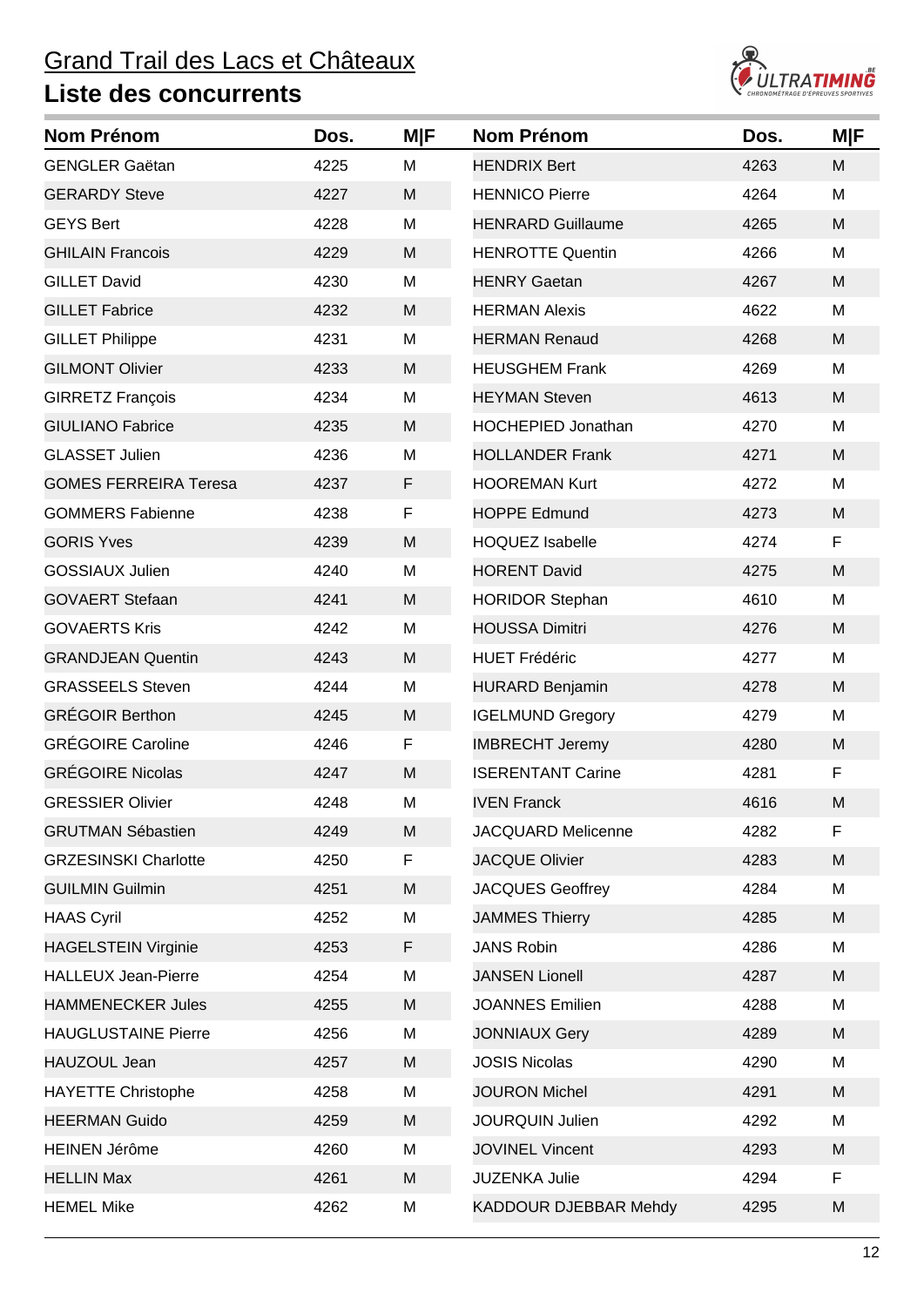

| Nom Prénom                 | Dos. | <b>M F</b> | <b>Nom Prénom</b>            | Dos. | <b>M F</b> |
|----------------------------|------|------------|------------------------------|------|------------|
| <b>KALINER Silke</b>       | 4296 | F          | <b>LEJEUNE Catherine</b>     | 4333 | F          |
| <b>KANSELAAR Dennis</b>    | 4297 | M          | <b>LEJEUNE Cedric</b>        | 4332 | M          |
| <b>KAZIMIERUK Grzegorz</b> | 4298 | M          | <b>LELEU Benjamin</b>        | 4334 | M          |
| <b>KELLERMANN Manuel</b>   | 4299 | M          | <b>LEMAITRE Marie</b>        | 4335 | F          |
| <b>KERENS Anne</b>         | 4300 | F          | <b>LEMMENS Stephanie</b>     | 4336 | F          |
| <b>KERIS Monique</b>       | 4301 | F          | <b>LENNE Antoine</b>         | 4337 | M          |
| <b>KOLZ Nicolas</b>        | 4302 | M          | <b>LÉONARD Thierry</b>       | 4338 | M          |
| <b>KREUZBERG Guido</b>     | 4303 | M          | <b>LEPIEMME Caroline</b>     | 4339 | F          |
| <b>KUJAWA Frederic</b>     | 4304 | M          | <b>LEROY Fabian</b>          | 4340 | M          |
| <b>LABEYE Mathilde</b>     | 4305 | F          | <b>LESCOT Olivier</b>        | 4341 | M          |
| <b>LAGRILLIERE Maxim</b>   | 4307 | M          | <b>LESENFANTS Jean-Marie</b> | 4342 | M          |
| LAKSHMINARASIMHAN Kartik   | 4308 | M          | <b>LETERME Vanessa</b>       | 4343 | F          |
| <b>LALIEUX Maxim</b>       | 4309 | M          | LEVEQUE Jean-Marc            | 4344 | M          |
| <b>LALLEMAND Pascale</b>   | 4310 | F.         | LEY Jürgen                   | 4345 | M          |
| LALLEMANT Jonathan         | 4311 | M          | <b>LHEUREUX François</b>     | 4346 | M          |
| LALLEMEND Rémy             | 4312 | M          | <b>LIBOTTE Virginie</b>      | 4347 | F          |
| <b>LALY Nicolas</b>        | 4313 | M          | LO PRESTI Lydie              | 4348 | F          |
| <b>LAMBRECHTS John</b>     | 4314 | M          | <b>LODENS Bram</b>           | 4349 | M          |
| <b>LANDMAN Froukje</b>     | 4315 | F          | <b>LOFFET Ludivine</b>       | 4350 | F          |
| LANNOO Michaël             | 4316 | M          | <b>LOLY Françoise</b>        | 4351 | F          |
| <b>LARBUISSON Jessica</b>  | 4317 | F          | <b>LOMBART Dimitri</b>       | 4352 | M          |
| <b>LAUDANO Gian-Lucas</b>  | 4318 | M          | <b>LONCAR Freddy</b>         | 4623 | M          |
| <b>LAURENT Robin</b>       | 4319 | M          | <b>LONNEUX Maxime</b>        | 4353 | M          |
| <b>LAUWEREINS Bart</b>     | 4320 | M          | LOUVIAUX Cindy               | 4354 | F          |
| LAVALLEE Benjamin          | 4321 | M          | LOUVIEAUX Aurélien           | 4355 | M          |
| <b>LEBLON Marc</b>         | 4322 | M          | <b>LUC Justin</b>            | 4356 | M          |
| <b>LECLUSE Hervé</b>       | 4620 | M          | <b>LUC Martin</b>            | 4357 | M          |
| <b>LECOMTE Pierre</b>      | 4323 | M          | <b>MACKAY Laura</b>          | 4358 | F          |
| <b>LECOQ Audrey</b>        | 4324 | F          | <b>MACQUET Patrick</b>       | 4359 | M          |
| <b>LEDOUBLE Simon</b>      | 4325 | M          | <b>MAGIS Jean-Benoit</b>     | 4360 | M          |
| <b>LEEMANS Maxime</b>      | 4326 | M          | <b>MAGUIN Patricia</b>       | 4361 | F          |
| <b>LEGRAND Julien</b>      | 4328 | M          | <b>MALACHE Cedric</b>        | 4362 | M          |
| <b>LEGRAND Lionel</b>      | 4327 | M          | <b>MALHERBES Thomas</b>      | 4364 | M          |
| <b>LEGRAND Sophie</b>      | 4329 | F          | <b>MARCHAL Ludovic</b>       | 4365 | M          |
| <b>LEGROS David</b>        | 4331 | M          | <b>MARIEN Frank</b>          | 4366 | M          |
| LEGROS Sébastien           | 4330 | M          | MARKIEWICZ Anne-Sophie       | 4367 | F.         |
| <b>LEHANNE Eric</b>        | 4615 | M          | <b>MARS Matthieu</b>         | 4368 | M          |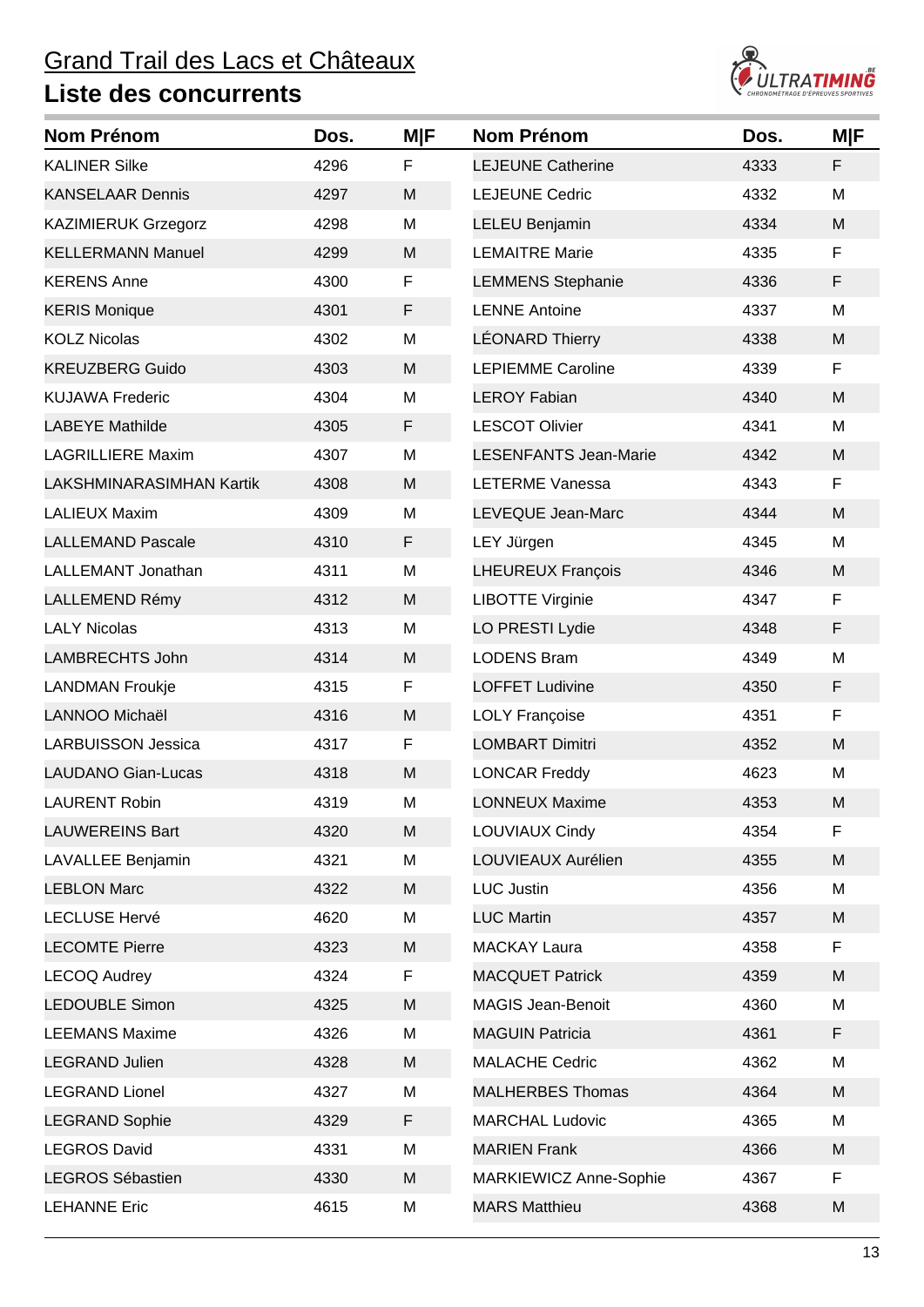

| <b>Nom Prénom</b>           | Dos. | <b>M F</b> | <b>Nom Prénom</b>        | Dos. | <b>MIF</b> |
|-----------------------------|------|------------|--------------------------|------|------------|
| <b>MARTIN Georges</b>       | 4371 | M          | <b>MULIER Jerome</b>     | 4408 | M          |
| <b>MARTIN Jean-François</b> | 4369 | M          | MULLER Joséphine         | 4409 | F          |
| <b>MARTIN Jerome</b>        | 4370 | M          | <b>MUNOS Céline</b>      | 4410 | F          |
| <b>MASSON Vincent</b>       | 4372 | M          | <b>MUYLE Louis</b>       | 4411 | M          |
| <b>MATHIEU Amelie</b>       | 4373 | F          | <b>NANOUX Mathieu</b>    | 4412 | M          |
| <b>MAURY Frédéric</b>       | 4374 | M          | NAVEZ Hugo               | 4413 | M          |
| <b>MAURY Gregory</b>        | 4375 | M          | <b>NELISSEN François</b> | 4414 | M          |
| <b>MAXIMILIAN Schich</b>    | 4376 | M          | <b>NGUYEN van Nhan</b>   | 4415 | M          |
| <b>MEEKELS Michiel</b>      | 4377 | M          | NICOLAY Régis            | 4416 | M          |
| <b>MEERT Peter</b>          | 4379 | M          | NIEVERGELD Sander        | 4417 | M          |
| <b>MEERT Tanguy</b>         | 4378 | M          | <b>NIKKI Otte</b>        | 4418 | F          |
| <b>MELEN Arnaud</b>         | 4380 | M          | <b>NINANE Anne-Fran</b>  | 4419 | F          |
| <b>MENN Christian</b>       | 4381 | M          | NIZET René               | 4625 | M          |
| <b>MENU Donatien</b>        | 4382 | M          | <b>NOEL France</b>       | 4420 | F          |
| <b>MERCENIER Didier</b>     | 4383 | M          | <b>ORLANDI Nathan</b>    | 4422 | M          |
| <b>MERTENS Wouter</b>       | 4384 | M          | <b>OTE Olivier</b>       | 4423 | M          |
| <b>MEURIST Joel</b>         | 4385 | M          | <b>OUINEZ Ali</b>        | 4424 | M          |
| <b>MEYS Aurore</b>          | 4386 | F          | PACELLA Elsa             | 4425 | F          |
| <b>MICHAEL Cornelissen</b>  | 4387 | M          | PARDON Jean-Christophe   | 4426 | M          |
| <b>MICHAUX Dimitri</b>      | 4388 | M          | PASQUASY Jonathan        | 4427 | M          |
| MICHAUX Jonathan            | 4389 | M          | <b>PAUCOT Delphine</b>   | 4428 | F          |
| <b>MICHEL Olivier</b>       | 4390 | M          | <b>PAUL Gregory</b>      | 4429 | M          |
| <b>MICHELIS François</b>    | 4392 | M          | PÉCHARD Virginie         | 4430 | F          |
| <b>MICHELLE Burhenne</b>    | 4393 | F          | PEETERS Kurt             | 4432 | M          |
| <b>MICHOT Benjamin</b>      | 4394 | M          | <b>PEETERS Monsieur</b>  | 4431 | M          |
| MICHOTTE Aurélien           | 4395 | M          | <b>PEETERS Nicolas</b>   | 4433 | M          |
| <b>MIESSE Corentin</b>      | 4396 | M          | PEETERS Ruben            | 4434 | M          |
| <b>MINET Francois</b>       | 4397 | M          | PELLET Noé               | 4435 | M          |
| <b>MISPELAERE Marieke</b>   | 4398 | F          | PETERS Danny             | 4436 | M          |
| MISSANTE Stéphane           | 4399 | M          | <b>PETIT Ludovic</b>     | 4437 | M          |
| <b>MOERMAN Maureen</b>      | 4400 | F          | <b>PETRIAUX Marc</b>     | 4438 | M          |
| <b>MONFORT Michael</b>      | 4401 | M          | PICRON Stéphane          | 4439 | M          |
| <b>MONTMINY René</b>        | 4402 | M          | PIERARD Tanguy           | 4440 | M          |
| <b>MOREAU Charlotte</b>     | 4404 | F          | <b>PIERRET Fanny</b>     | 4441 | F          |
| <b>MORENO Olivier</b>       | 4405 | M          | PIETTE Raphael           | 4442 | M          |
| <b>MORLEGHEM Stephane</b>   | 4406 | M          | PINON Pablo              | 4443 | M          |
| <b>MOTTER Raphaël</b>       | 4407 | M          | <b>PIRNAY Benoit</b>     | 4444 | M          |
|                             |      |            |                          |      |            |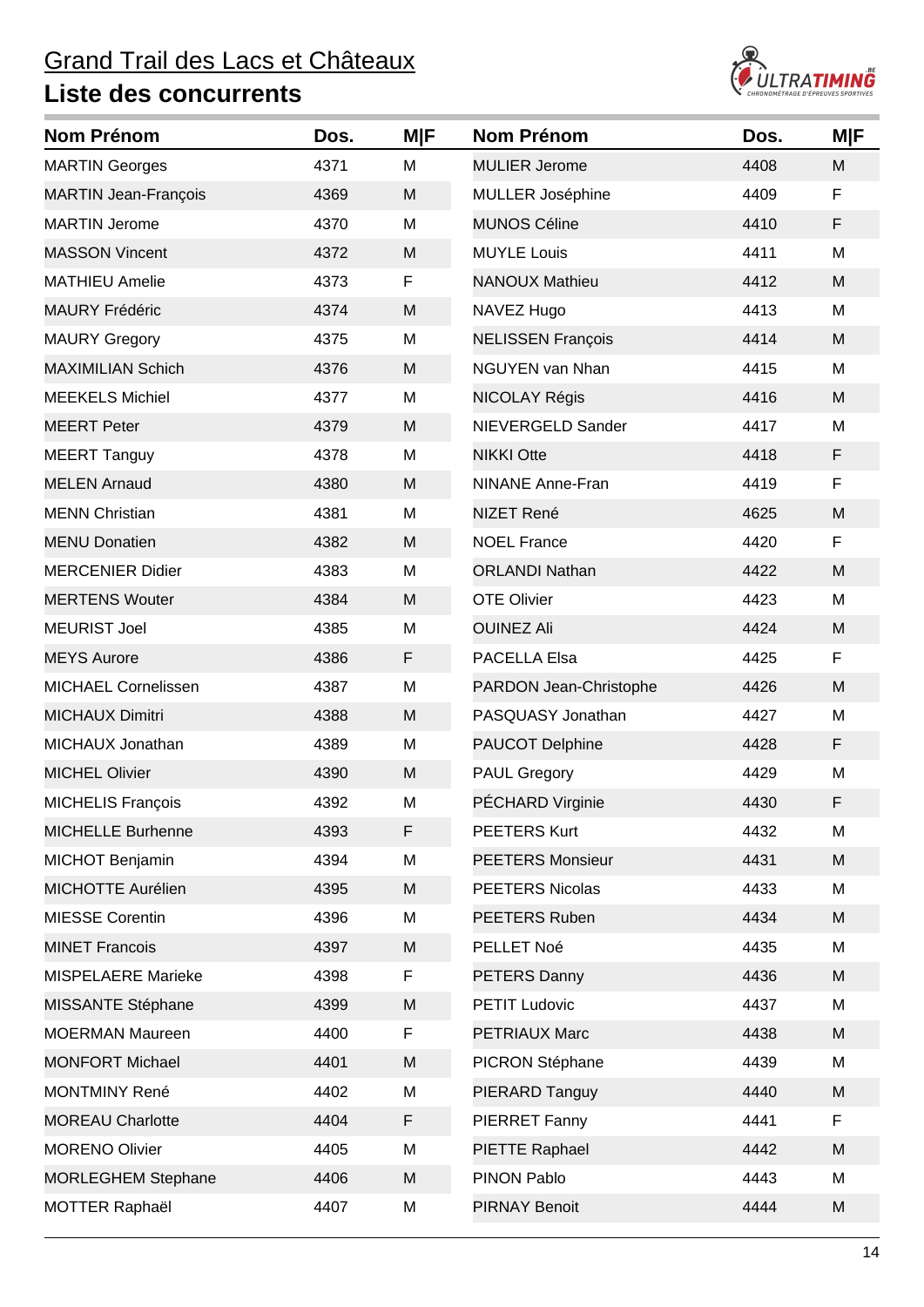

| Nom Prénom                  | Dos. | <b>M F</b> | <b>Nom Prénom</b>          | Dos. | <b>M F</b> |
|-----------------------------|------|------------|----------------------------|------|------------|
| <b>PIRONNET Eric</b>        | 4446 | M          | <b>SAINT-MAXENT David</b>  | 4483 | M          |
| <b>PIROTTE Chantal</b>      | 4447 | F          | <b>SALMON Luc</b>          | 4484 | M          |
| PLICHARD Christophe         | 4448 | M          | <b>SARLET Thierry</b>      | 4485 | M          |
| <b>PLUMACKER Marie</b>      | 4449 | F          | <b>SCHERZER Stefan</b>     | 4487 | M          |
| <b>POCHET Baptiste</b>      | 4450 | M          | <b>SCHMITZ Maxime</b>      | 4488 | M          |
| POLMANS Réginald            | 4451 | M          | <b>SCHNACKERS Gregoire</b> | 4489 | M          |
| PONTI Angelo                | 4452 | M          | <b>SCHNEIDER Jan</b>       | 4490 | M          |
| POPPE Koen                  | 4453 | M          | <b>SCHOLZEN Brouwier</b>   | 4491 | M          |
| PORTETELLE Antoine          | 4611 | M          | <b>SCHOONENBURG Xavier</b> | 4492 | M          |
| <b>POTIER Christophe</b>    | 4454 | M          | <b>SCHULPEN Nathan</b>     | 4493 | M          |
| <b>POTIER Frédéric</b>      | 4628 | M          | <b>SCHUMANN Dieter</b>     | 4494 | M          |
| POTTIEZ Ève                 | 4455 | F          | <b>SCUTENAIRE Jonathan</b> | 4495 | M          |
| <b>PRICKARTZ Gerald</b>     | 4456 | M          | <b>SEMAL Boris</b>         | 4496 | M          |
| <b>RAABEN Mathias</b>       | 4459 | M          | <b>SENEN Christian</b>     | 4497 | M          |
| <b>RAEPSAET Xavier</b>      | 4460 | M          | <b>SERGEANT Valentin</b>   | 4498 | M          |
| RAYMACKERS François         | 4461 | M          | <b>SERVAIS Anelise</b>     | 4500 | F          |
| <b>REICHEL Quentin</b>      | 4462 | M          | <b>SERVAIS Catherine</b>   | 4499 | F          |
| <b>REMACLE Delphine</b>     | 4463 | F          | <b>SERVAIS Xavier</b>      | 4501 | F          |
| <b>REMCO Joosten</b>        | 4464 | M          | <b>SERVRANCKX Thomas</b>   | 4502 | M          |
| <b>RENDERS André</b>        | 4465 | M          | <b>SEVRIN Lionel</b>       | 4503 | M          |
| <b>RENSONNET Denis</b>      | 4466 | M          | <b>SIMOEN Vincent</b>      | 4504 | M          |
| <b>RENSONNET Pascal</b>     | 4467 | M          | <b>SIMONS Christophe</b>   | 4614 | M          |
| RICHARD Anaelle             | 4468 | F          | <b>SIPS Robin</b>          | 4505 | M          |
| RICHARD Réginald            | 4469 | M          | <b>SMEETS Stephane</b>     | 4506 | M          |
| <b>RIGAUD Anthony</b>       | 4470 | M          | <b>SMEYERS Nicolas</b>     | 4507 | M          |
| <b>ROBERT Jean-Baptiste</b> | 4471 | M          | <b>SMITS David</b>         | 4508 | M          |
| <b>ROCHETTE Bertrand</b>    | 4472 | M          | <b>SPERLICH Guillaume</b>  | 4509 | M          |
| <b>ROELANTS Tim</b>         | 4473 | M          | <b>STASSART Renaud</b>     | 4510 | M          |
| <b>ROGER Philippe</b>       | 4474 | M          | <b>STASSIN Bérénice</b>    | 4511 | F          |
| <b>RONKART Corentin</b>     | 4475 | M          | <b>STEVEN Gerla</b>        | 4512 | M          |
| <b>ROSIERS Steven</b>       | 4476 | M          | <b>STOFFELS Yves</b>       | 4618 | M          |
| <b>ROSMAN Remko</b>         | 4477 | M          | STOLK-JEBBINK Monique      | 4513 | F          |
| ROUELLE Alexandre           | 4478 | M          | <b>STOZ Mathieu</b>        | 4514 | M          |
| ROUSSEAU David              | 4479 | M          | <b>STRENGNART Florian</b>  | 4515 | M          |
| <b>ROWECKI Zbigniew</b>     | 4480 | M          | <b>STUHLMANN Anne</b>      | 4516 | F          |
| <b>RUCIC Herman</b>         | 4481 | M          | <b>SURAHY Franck</b>       | 4517 | M          |
| SACRÉ Benoît                | 4482 | M          | <b>SURAY Alexandre</b>     | 4518 | M          |
|                             |      |            |                            |      |            |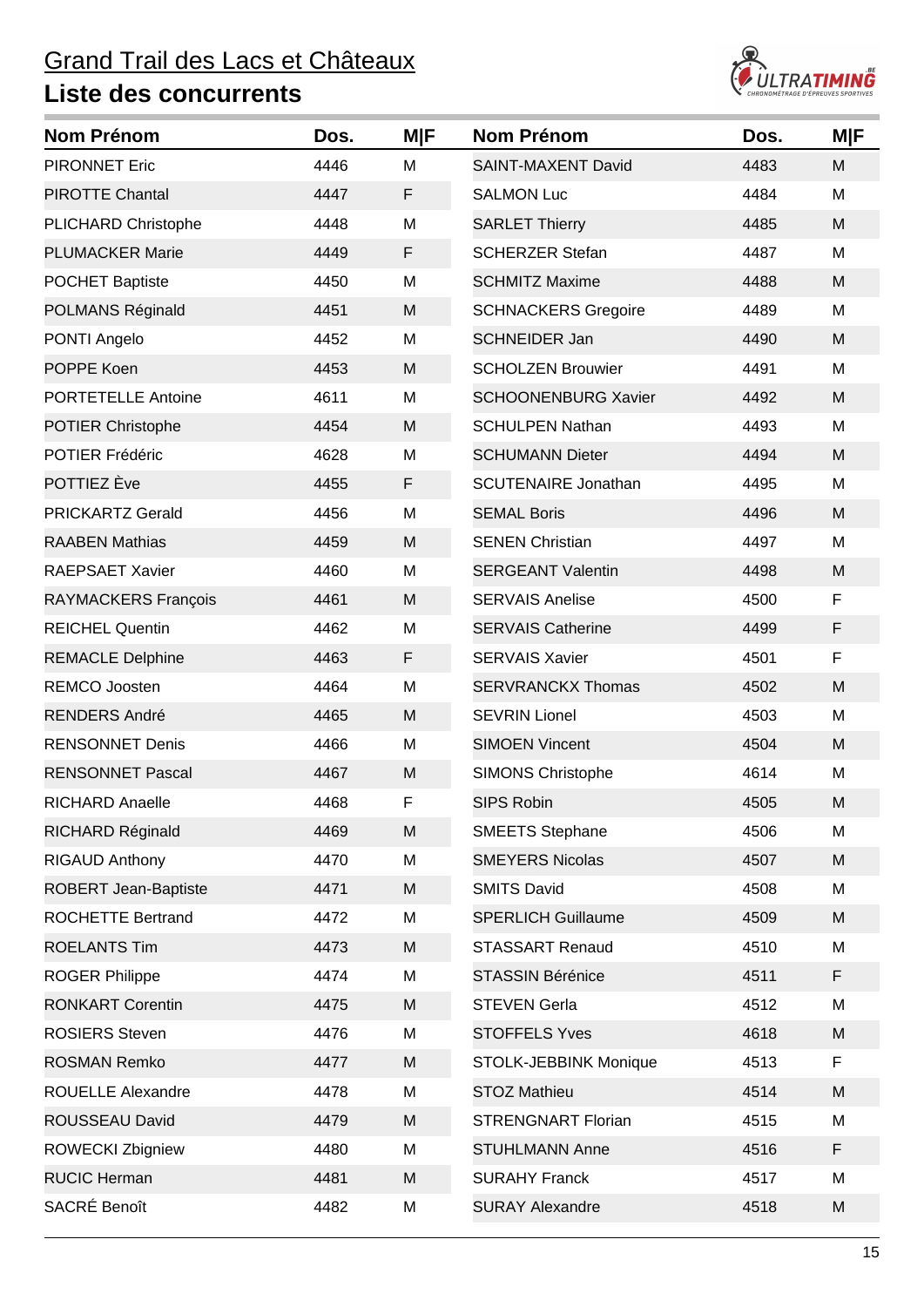

| <b>Nom Prénom</b>             | Dos. | <b>MIF</b> | <b>Nom Prénom</b>               | Dos. | <b>M F</b> |
|-------------------------------|------|------------|---------------------------------|------|------------|
| <b>SURIN Isabelle</b>         | 4519 | F          | <b>VAN RAEMDONCK Michiel</b>    | 4554 | M          |
| <b>SUY Pieter</b>             | 4520 | M          | <b>VAN REEN Gijs</b>            | 4555 | M          |
| <b>TADDEO Cedric</b>          | 4521 | M          | <b>VAN RENTERGHEM Benoite</b>   | 4556 | F          |
| <b>TALLEUX Delphine</b>       | 4522 | F          | <b>VAN STEENBRUGG Karlien</b>   | 4557 | F          |
| <b>TASSIGNY Sylviane</b>      | 4523 | F          | <b>VAN USSEL Marie</b>          | 4558 | F          |
| <b>TAVERNIER Luc</b>          | 4524 | M          | VAN VRECKEM Stijn               | 4559 | M          |
| <b>TAZIAUX Antoine</b>        | 4525 | M          | <b>VANCUTSEM David</b>          | 4560 | M          |
| <b>TENEY Laurence</b>         | 4526 | F          | <b>VANDEGAER Bram</b>           | 4561 | M          |
| <b>TETTELIN Cindy</b>         | 4527 | F          | <b>VANDENBERGHE Tim</b>         | 4562 | M          |
| <b>THÉATE Sandra</b>          | 4528 | F          | <b>VANDENBROECK Michel</b>      | 4563 | M          |
| <b>THIERENS Thibault</b>      | 4529 | M          | <b>VANDENDRIESSCHE Sander</b>   | 4564 | M          |
| <b>THIRY Jean Christophe</b>  | 4530 | M          | <b>VANDENHEULE Frederic</b>     | 4565 | M          |
| <b>THIRY Miguel</b>           | 4531 | M          | <b>VANDEPITTE Bert</b>          | 4566 | M          |
| <b>THOMAS Leslie</b>          | 4532 | F          | <b>VANDEPUT Nils</b>            | 4567 | M          |
| <b>THONIE Kroon</b>           | 4533 | M          | <b>VANDERMISSEN Patricia</b>    | 4568 | F          |
| <b>THONNARD Marie Hélène</b>  | 4534 | F          | <b>VANDERSTRICHELEN Laurent</b> | 4570 | M          |
| <b>THORREZ Lieven</b>         | 4535 | M          | <b>VANESSE Hugues</b>           | 4571 | M          |
| <b>TIBESAR Caroline</b>       | 4536 | F          | <b>VANHOOFF Romain</b>          | 4572 | M          |
| <b>TORREBORRE Bram</b>        | 4537 | M          | VANNOORENBERGHE Cédric          | 4573 | M          |
| <b>TOURNEMENNE Christophe</b> | 4538 | M          | <b>VANWEDDINGEN Anne</b>        | 4575 | F          |
| <b>VALENDUC Glenn</b>         | 4539 | M          | <b>VENERUCCI Giuseppe</b>       | 4576 | M          |
| <b>VALENTIN Tiffany</b>       | 4540 | F          | <b>VENEZIANO Carine</b>         | 4577 | F          |
| VAN CAEKENBERGHE Amélie       | 4541 | F          | <b>VERBRUGGHE Philippe</b>      | 4578 | M          |
| VAN DE MEERSSCHE Jérôme       | 4542 | M          | <b>VERELST Alexander</b>        | 4579 | M          |
| VAN DE WERVE Pierre           | 4624 | M          | <b>VERHEGGE Wouter</b>          | 4580 | M          |
| VAN DEN BERG Björn            | 4543 | M          | <b>VERHOFSTADT Frédéric</b>     | 4581 | M          |
| VAN DEN ESSEN Ton             | 4626 | M          | <b>VERMA Aakriti Sanjeev</b>    | 4582 | F          |
| VAN DYK Damien                | 4544 | M          | <b>VERSCOORE Dimitri</b>        | 4583 | M          |
| <b>VAN GENECHTEN Wouter</b>   | 4545 | M          | <b>VERSTRAETE Vincent</b>       | 4585 | M          |
| <b>VAN GORP Maxime</b>        | 4546 | M          | <b>VIAENE Marie</b>             | 4587 | F          |
| VAN HASSELT Dominique         | 4547 | M          | <b>VILLEVAL Amelie</b>          | 4588 | F          |
| <b>VAN HEEREN Jeroen</b>      | 4548 | M          | <b>VINDAL Alain</b>             | 4589 | M          |
| VAN HOOFF Stijn               | 4549 | M          | <b>VIRGINIE Christiaens</b>     | 4590 | F          |
| <b>VAN LAAR Michel</b>        | 4550 | M          | <b>VRIENDS Bram</b>             | 4591 | M          |
| VAN MECHELEN Simon            | 4551 | M          | <b>WALEM Olivier</b>            | 4592 | M          |
| VAN MULLEM Arno               | 4552 | M          | <b>WATAR Francis</b>            | 4593 | M          |
| VAN OOST Tom                  | 4553 | M          | <b>WENKIN Louise</b>            | 4594 | F          |
|                               |      |            |                                 |      |            |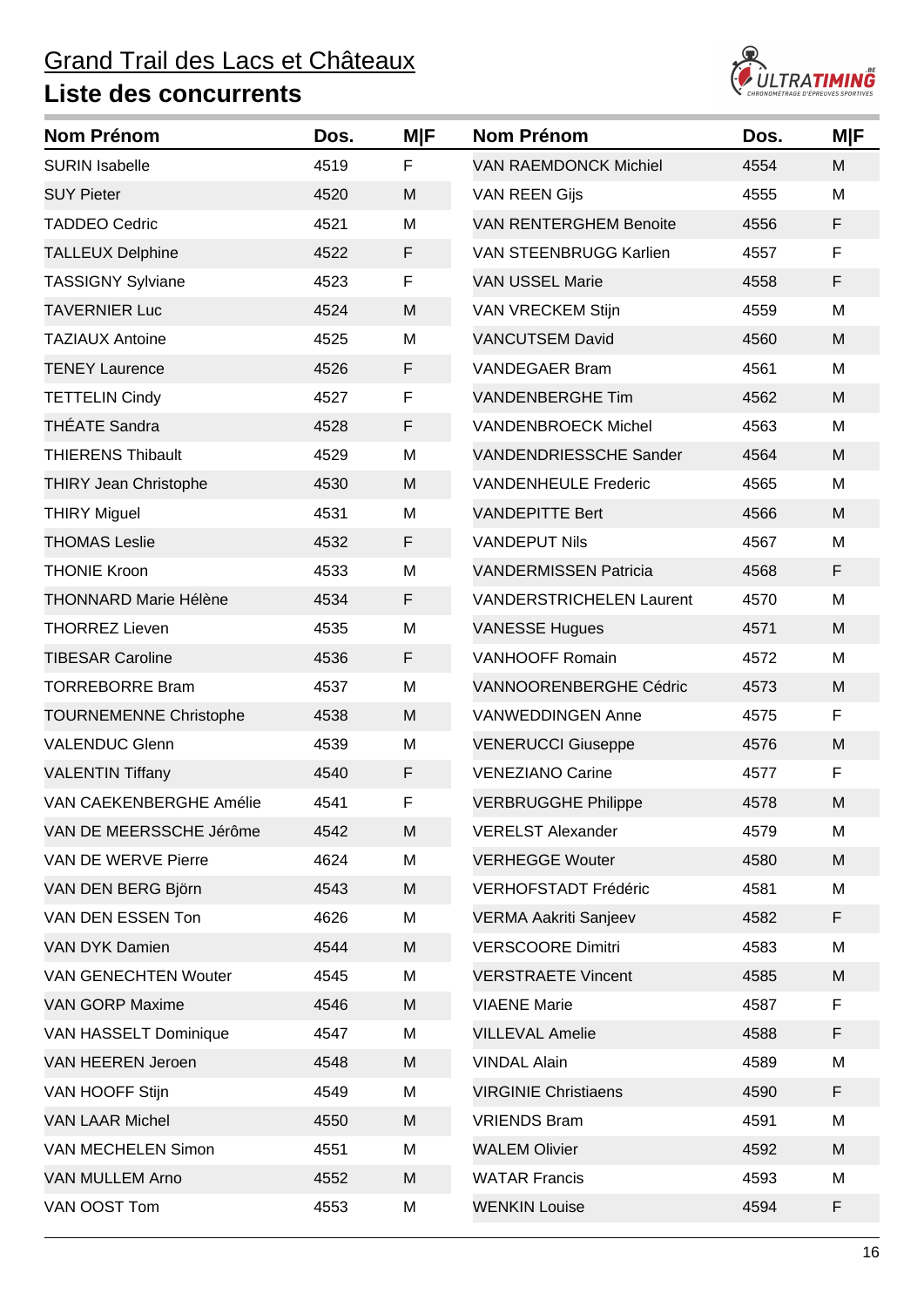

| <b>Nom Prénom</b>         | Dos. | <b>M F</b>  | <b>Nom Prénom</b> | Dos. | <b>M F</b> |
|---------------------------|------|-------------|-------------------|------|------------|
| <b>WENZEL Sylvain</b>     | 4595 | M           |                   |      |            |
| <b>WEY Antoine</b>        | 4596 | M           |                   |      |            |
| <b>WIDAR Mary</b>         | 4597 | F           |                   |      |            |
| WILLEMART Jean-Christophe | 4598 | M           |                   |      |            |
| <b>WILLY Graat</b>        | 4599 | M           |                   |      |            |
| <b>WINKIN Vincent</b>     | 4600 | M           |                   |      |            |
| <b>WIRTZ Denis</b>        | 4601 | M           |                   |      |            |
| <b>WISER Pierre</b>       | 4602 | M           |                   |      |            |
| <b>WUILBAUT Thomas</b>    | 4603 | M           |                   |      |            |
| <b>XHONNEUX Oliver</b>    | 4604 | M           |                   |      |            |
| <b>YANS Fabrice</b>       | 4605 | M           |                   |      |            |
| <b>YVENS Jessica</b>      | 4606 | $\mathsf F$ |                   |      |            |
| <b>ZARZYCKI Isabelle</b>  | 4607 | F           |                   |      |            |
| <b>ZELENAK Daniel</b>     | 4608 | M           |                   |      |            |
| <b>ZENNER Eric</b>        | 4609 | M           |                   |      |            |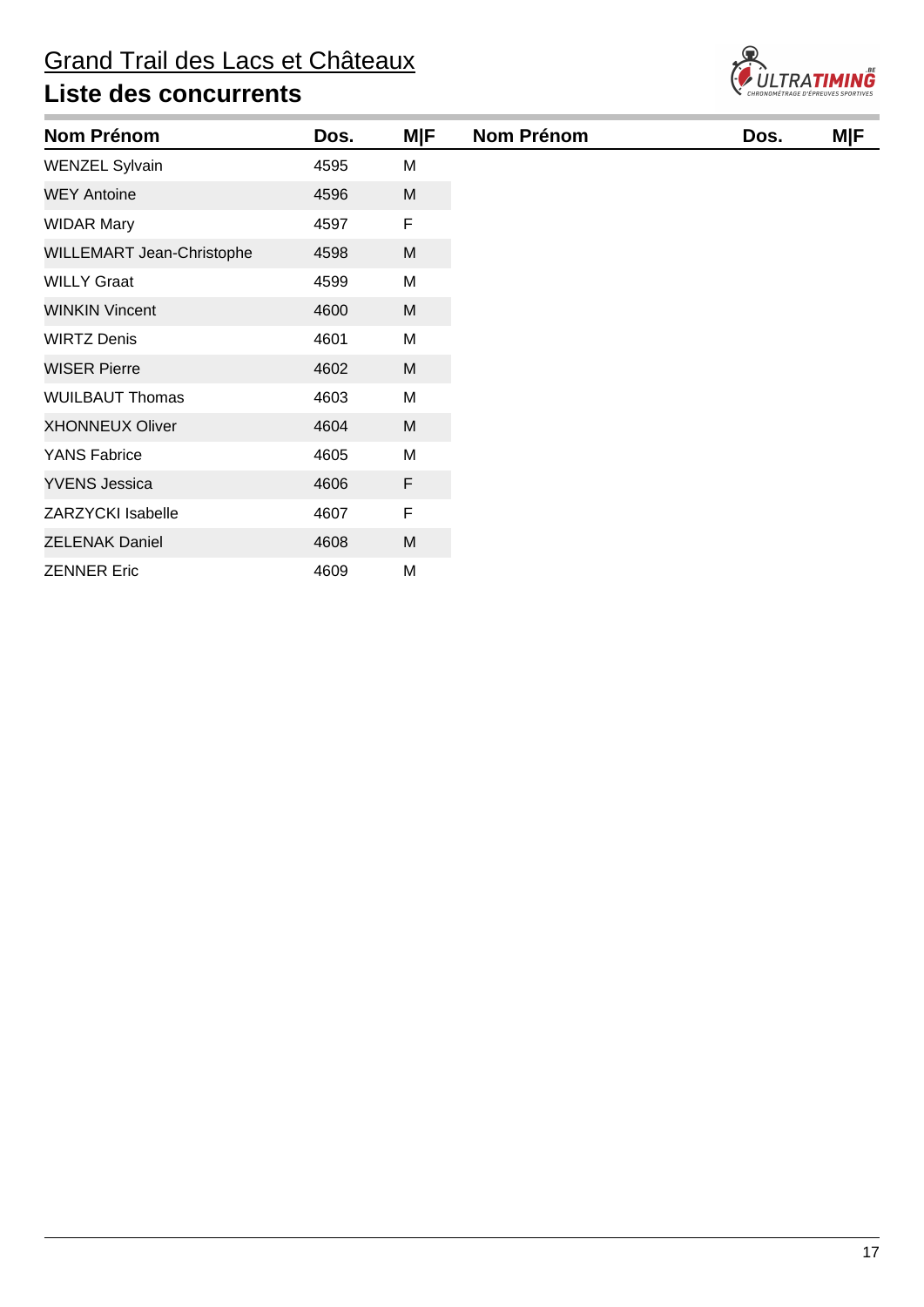## Grand Trail des Lacs et Châteaux **Liste des concurrents**



| <b>Nom Prénom</b>          | Dos. | M F | <b>Nom Prénom</b>                | Dos. | <b>M F</b> |
|----------------------------|------|-----|----------------------------------|------|------------|
| GT16                       |      |     | <b>BOUDRU Marc</b>               | 1220 | M          |
| <b>ABINET Dany</b>         | 1001 | M   | <b>BREL Jonathan</b>             | 1025 | М          |
| <b>ABSIL Manon</b>         | 1272 | F   | <b>BRISARD Caroline</b>          | 1026 | F          |
| <b>ADRIAENS Jos</b>        | 1291 | M   | <b>BROUWER Anneloes</b>          | 1027 | F          |
| <b>ADRIOUCHI Abdelilah</b> | 1300 | M   | <b>BROUWER Margreet</b>          | 1221 | F          |
| <b>ALBERTO Cavallero</b>   | 1002 | M   | <b>BURKHART Florent</b>          | 1264 | M          |
| <b>ALILOU Sami</b>         | 1003 | M   | <b>BURQUEL Pablo</b>             | 1224 | M          |
| <b>ANCIAUX Nathan</b>      | 1004 | M   | <b>BURZIC Selma</b>              | 1028 | F          |
| ANDRÉ Stéphane             | 1005 | M   | <b>BYNENS Nicolas</b>            | 1029 | M          |
| <b>ANDRES Gaby</b>         | 1283 | F   | <b>CAILLOT Grégoire</b>          | 1030 | M          |
| <b>ANGENOT Romaric</b>     | 1276 | M   | <b>CICCARELLA Tony</b>           | 1031 | M          |
| <b>ARNOLD Daniel</b>       | 1252 | M   | <b>CLAEYS Samuel</b>             | 1032 | M          |
| <b>ATTIANESE Léo</b>       | 1006 | M   | <b>CLERBOUT Marc</b>             | 1033 | M          |
| <b>BAKKER Jaap</b>         | 1232 | M   | <b>COGELS Fabienne</b>           | 1036 | F          |
| <b>BARBIER Remi</b>        | 1007 | M   | <b>COGELS Gautier</b>            | 1034 | M          |
| <b>BASTIN Hélène</b>       | 1008 | F   | <b>COGELS Olivier</b>            | 1035 | M          |
| <b>BASZEZYNSKI Marc</b>    | 1009 | M   | <b>COLLIN Anaël</b>              | 1297 | F          |
| <b>BATEL Christine</b>     | 1010 | F   | <b>CONSTANT Jean-Benoît</b>      | 1282 | M          |
| <b>BAUDUIN Lucas</b>       | 1263 | M   | <b>COPPIN Jean-Louis</b>         | 1037 | M          |
| <b>BECKER Jonathan</b>     | 1214 | M   | <b>CORNELISSEN Michael</b>       | 1284 | M          |
| <b>BEENDERS Alexandre</b>  | 1011 | M   | <b>CORNET Adèle</b>              | 1038 | F          |
| <b>BELKA Xavier</b>        | 1012 | M   | <b>CORNET Pierre</b>             | 1039 | M          |
| BERG V/D Ingrid            | 1013 | F   | <b>COUVREUR Charles-Philippe</b> | 1243 | M          |
| <b>BERGER Gwenaelle</b>    | 1014 | F   | <b>CROTTEUX Emilie</b>           | 1293 | F          |
| <b>BERISHA Tana</b>        | 1222 | F   | D AFFNAY Jean François           | 1241 | M          |
| <b>BERNARD Guillaume</b>   | 1016 | M   | DAELEWYN Koen                    | 1040 | M          |
| <b>BERNARD Sophie</b>      | 1015 | F   | <b>DALLY Tim</b>                 | 1275 | M          |
| <b>BIENFAIT Sébastien</b>  | 1017 | M   | <b>DAMBROISE Yves</b>            | 1041 | M          |
| <b>BILLEN</b> Isabelle     | 1018 | F   | <b>DARIMONT Freddy</b>           | 1042 | M          |
| <b>BLAMPAIN Gilles</b>     | 1019 | M   | <b>DAUCHELLE Marine</b>          | 1043 | F          |
| <b>BOCK Chloé</b>          | 1020 | F   | DE BODT Cécile                   | 1044 | F          |
| <b>BOISDENGHIEN Yves</b>   | 1287 | M   | DE COOMAN David                  | 1045 | M          |
| <b>BOMBOIRE Bruno</b>      | 1226 | M   | DE ROECK Bart                    | 1046 | M          |
| <b>BONBOIRE David</b>      | 1021 | M   | DE SMET Catherine                | 1242 | F          |
| <b>BONTEMPI Sébastien</b>  | 1022 | M   | DE WACHTER Jean-François         | 1047 | M          |
| <b>BORGHINI Letizia</b>    | 1023 | F   | DE WINNE Hendrik                 | 1048 | M          |
| <b>BOUCHARD Annie</b>      | 1024 | F   | <b>DEBATY Julie</b>              | 1270 | F          |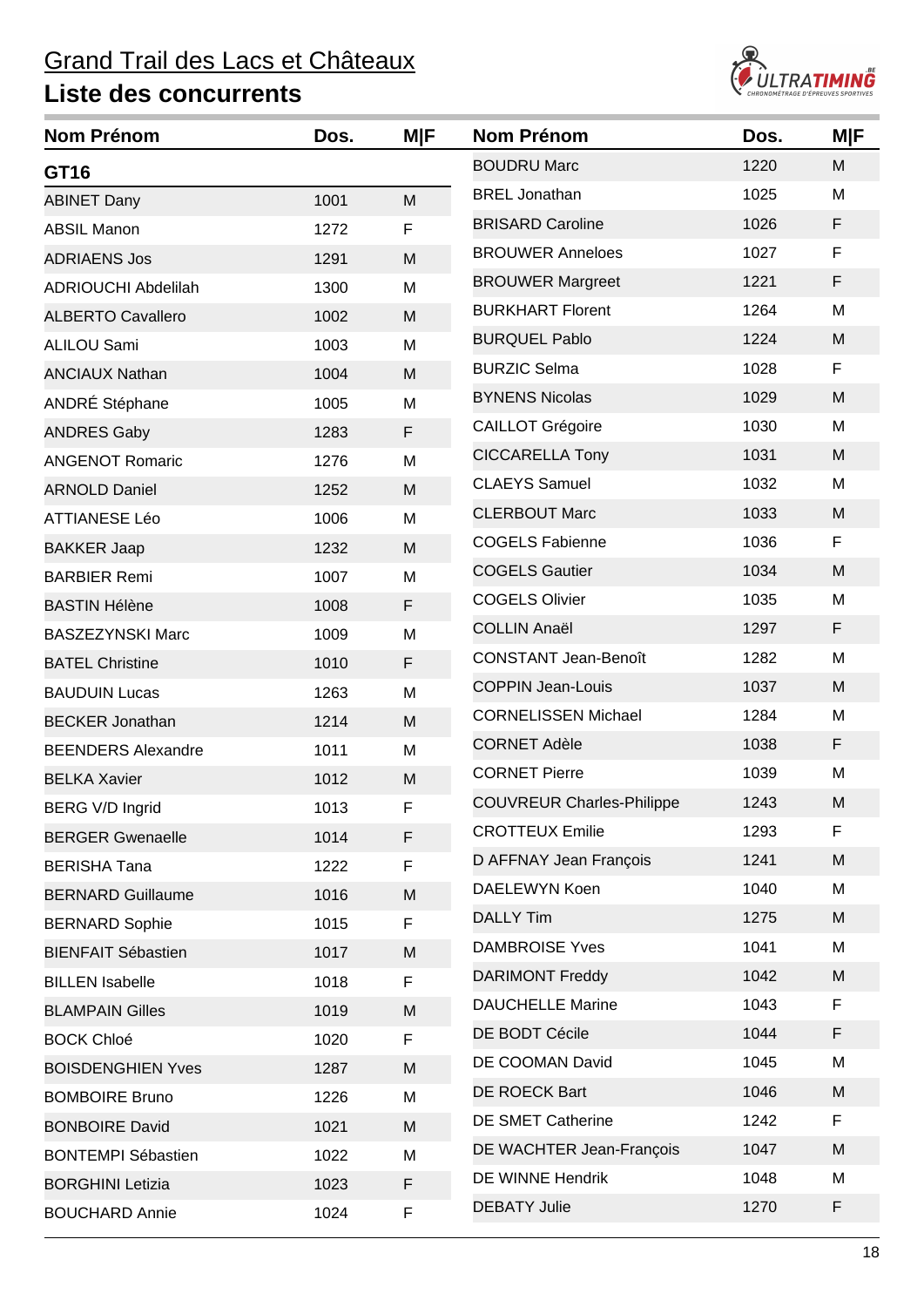

| <b>Nom Prénom</b>               | Dos. | M F | <b>Nom Prénom</b>           | Dos. | <b>M F</b> |
|---------------------------------|------|-----|-----------------------------|------|------------|
| <b>DEBECKER Laurence</b>        | 1049 | F   | <b>FORNITO Marie-Lou</b>    | 1249 | F          |
| <b>DEBLICQUY Ceres</b>          | 1050 | F   | FOX Josh                    | 1076 | M          |
| <b>DECAMPS Frédéric</b>         | 1216 | M   | <b>FRANK Lauraine</b>       | 1077 | F          |
| <b>DEFOSSE Pierre</b>           | 1051 | M   | <b>FRANS Jorna</b>          | 1078 | M          |
| <b>DEGBOMONT Caroline</b>       | 1215 | F   | <b>FRERE Sebastien</b>      | 1079 | M          |
| <b>DEGHILAGE Gaetan</b>         | 1052 | M   | <b>FRIEDRICH Jean-Luc</b>   | 1080 | M          |
| <b>DEJACE Charlotte</b>         | 1053 | F   | <b>FRIPPIAT Alix</b>        | 1081 | F          |
| <b>DEJALLE Yoann</b>            | 1306 | M   | <b>GARNIER Steven</b>       | 1250 | M          |
| <b>DELHAYE Fabienne</b>         | 1054 | F   | <b>GARREVOET Sander</b>     | 1237 | M          |
| <b>DELPORTE Cyril</b>           | 1055 | M   | <b>GARSOUX Pierre</b>       | 1082 | M          |
| <b>DELPORTE Ludovic</b>         | 1056 | M   | <b>GAUDISSART Catherine</b> | 1256 | F          |
| <b>DEMACQ Florence</b>          | 1057 | F   | <b>GEERDINK Wim</b>         | 1083 | M          |
| DEMARTEAU Diégo                 | 1058 | M   | <b>GEONET Marc</b>          | 1084 | M          |
| <b>DEMOULIN Marie-Christine</b> | 1059 | F   | <b>GERON Christine</b>      | 1085 | F          |
| <b>DENEIRE</b> Aurelie          | 1060 | F   | <b>GILET Arnaud</b>         | 1235 | M          |
| <b>DENIS Francois</b>           | 1061 | M   | GILSON Jérémy               | 1281 | M          |
| <b>DESMEDT Géraldine</b>        | 1062 | F   | <b>GIMENNE Nicolas</b>      | 1086 | M          |
| <b>DESTREBECQ Marjorie</b>      | 1063 | F   | <b>GIRRETZ Stephane</b>     | 1227 | M          |
| <b>DETHIER Beryl</b>            | 1225 | F   | <b>GOETTSCH Joris</b>       | 1301 | M          |
| <b>DEVISSCHER Evelien</b>       | 1064 | F   | <b>GOSSART Pascale</b>      | 1087 | F          |
| <b>DEWEZ Thomas</b>             | 1244 | M   | <b>GREEN Julien</b>         | 1088 | M          |
| <b>DHERVILLE Aurélie</b>        | 1251 | F   | <b>GRETRY Régine</b>        | 1089 | F          |
| <b>DHILLON Gurjot</b>           | 1065 | M   | <b>GRIFGNEE Christophe</b>  | 1292 | M          |
| <b>DOLLET Pierre-Edouard</b>    | 1298 | M   | <b>GROSDENT Stéphanie</b>   | 1090 | F          |
| <b>DOUTRELOUX François</b>      | 1066 | M   | <b>GUILLAUME Damien</b>     | 1091 | M          |
| <b>DOUTRELOUX Virginie</b>      | 1067 | F   | <b>GUILLAUME Grégory</b>    | 1092 | M          |
| <b>DUMONT Didier</b>            | 1068 | M   | <b>HABERMANN Markus</b>     | 1093 | M          |
| <b>DUPONCHEEL Hélène</b>        | 1228 | F   | <b>HAWOTTE Marine</b>       | 1094 | F          |
| <b>DUVIEUXBOURG Carole</b>      | 1069 | F   | <b>HEINEN Desiree</b>       | 1095 | F          |
| <b>DUVNYAK Rachel</b>           | 1223 | F   | <b>HENN Hanna</b>           | 1096 | F          |
| <b>EBBEN Martijn</b>            | 1070 | M   | <b>HENNEN Thiebaut</b>      | 1280 | M          |
| <b>EBBEN Neelke</b>             | 1071 | F   | <b>HENRIET Emilie</b>       | 1097 | F          |
| <b>ELMOHSINE Mohammed</b>       | 1072 | M   | <b>HERBRAND Mireille</b>    | 1260 | F          |
| <b>ERNST Margaux</b>            | 1073 | F   | <b>HEREIJGERS Koen</b>      | 1285 | M          |
| <b>FALQUE Romain</b>            | 1074 | M   | <b>HERMANN Benjamin</b>     | 1098 | M          |
| <b>FASSIN Sébastien</b>         | 1075 | M   | <b>HERMANN Chrystelle</b>   | 1099 | F          |
| FASSOTTE Raphael                | 1305 | M   | <b>HERSSENS Veerle</b>      | 1100 | F          |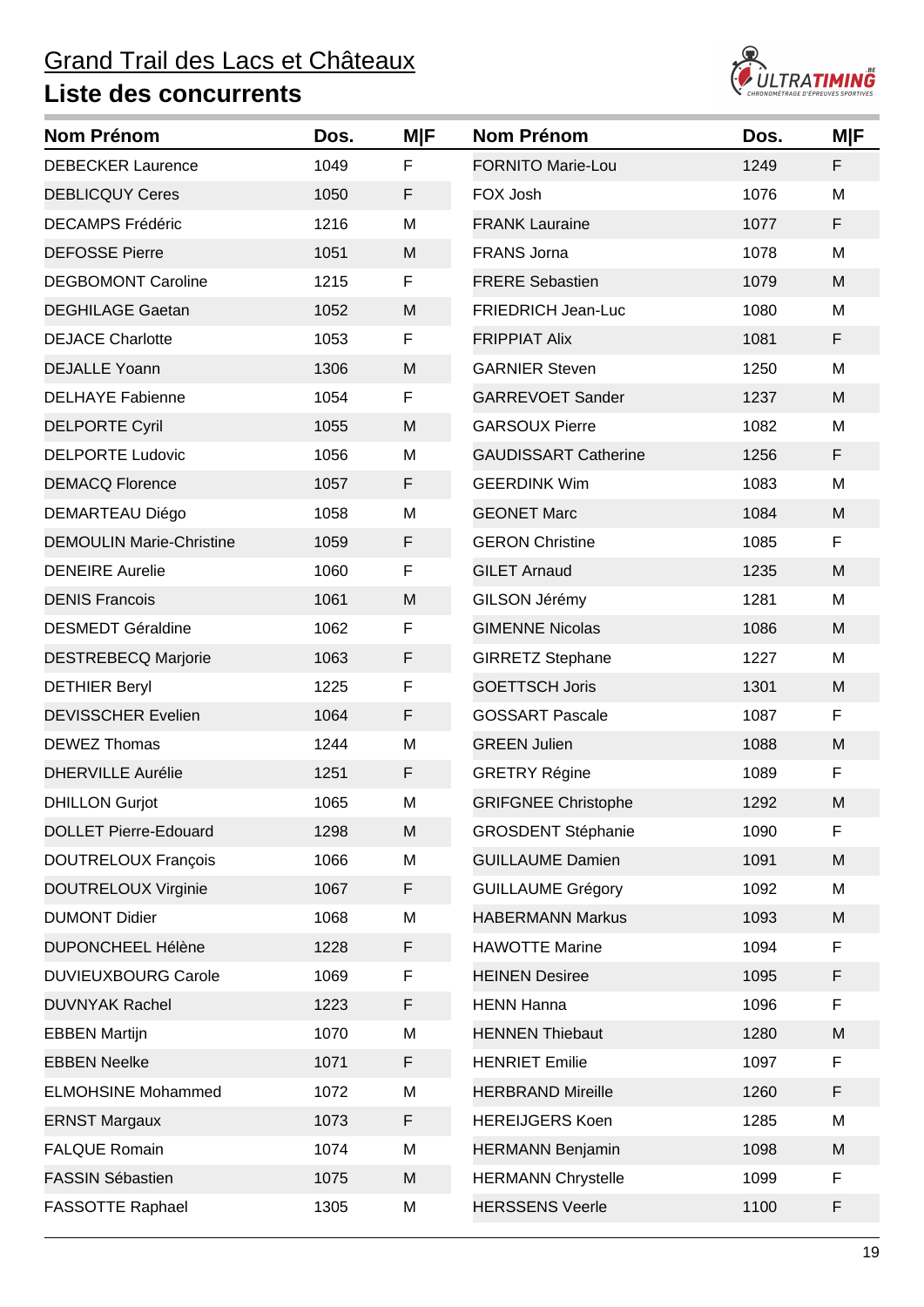

| <b>Nom Prénom</b>          | Dos. | <b>M F</b> | <b>Nom Prénom</b>           | Dos. | <b>M F</b> |
|----------------------------|------|------------|-----------------------------|------|------------|
| <b>HERVÉ Patrice</b>       | 1101 | M          | <b>LEMAIRE Michel</b>       | 1239 | M          |
| <b>HERZFELD Thomas</b>     | 1102 | M          | <b>LEMPERE Lucien</b>       | 1129 | M          |
| <b>HEURTER Séverine</b>    | 1103 | F          | <b>LÉNAERTS Raymond</b>     | 1130 | M          |
| <b>HEYSE Lisa</b>          | 1104 | F          | LÉPINE Michel               | 1131 | М          |
| <b>HICK Nathan</b>         | 1105 | M          | <b>LEROY Luc</b>            | 1132 | M          |
| <b>HOFENBOOM Ronny</b>     | 1106 | M          | <b>LICOUDIS Michael</b>     | 1133 | M          |
| <b>HUBERT Henri</b>        | 1107 | M          | <b>LUCA PINAZO Lucas</b>    | 1246 | M          |
| <b>HULLAERT Gregory</b>    | 1217 | M          | <b>MACHIELSEN Bieke</b>     | 1274 | F          |
| <b>HUSTIN Jonathan</b>     | 1108 | M          | <b>MAILLET Eddy</b>         | 1134 | M          |
| <b>JACOBS Dave</b>         | 1238 | M          | <b>MALCORPS Philippe</b>    | 1299 | M          |
| <b>JACQMAIN Rudy</b>       | 1109 | M          | <b>MARGOULIES Yves</b>      | 1135 | M          |
| <b>JALBY Martin</b>        | 1296 | M          | <b>MARION Pascal</b>        | 1136 | M          |
| <b>JAMINON Thomas</b>      | 1110 | M          | <b>MARTIN Julie</b>         | 1137 | F          |
| <b>JANSSEN Pierre</b>      | 1111 | M          | <b>MARTINUSSEN Caroline</b> | 1138 | F          |
| JEROME Frédéric            | 1112 | M          | <b>MASSART Géraldine</b>    | 1139 | F          |
| <b>JOCKIN François</b>     | 1113 | M          | <b>MASSART Marjorie</b>     | 1140 | F          |
| JODOGNE Marie Jeanne       | 1114 | F          | <b>MASSET Julien</b>        | 1141 | M          |
| <b>JULEMONT Christophe</b> | 1115 | M          | MÉRIAUX Tiphaine            | 1142 | F          |
| <b>KEIL Alain</b>          | 1116 | M          | <b>MEUNIER Cédric</b>       | 1273 | M          |
| <b>KERCKHOVEN Benny</b>    | 1119 | M          | <b>MEUNIER Margot</b>       | 1143 | F          |
| <b>KERCKHOVEN Pascal</b>   | 1118 | M          | <b>MEYERS Greg</b>          | 1144 | M          |
| <b>KERCKHOVEN Raf</b>      | 1117 | M          | <b>MINET Cécile</b>         | 1145 | F          |
| <b>KERSTEN Max</b>         | 1290 | M          | MONCIAUX Jérémy             | 1229 | M          |
| <b>KEYSER Christian</b>    | 1120 | M          | <b>MOREAU Christelle</b>    | 1146 | F          |
| <b>KINT Cécile</b>         | 1121 | F          | <b>MORELLE Loïc</b>         | 1147 | M          |
| L'ERARIO Céline            | 1122 | F          | <b>MOUCHON Christophe</b>   | 1148 | M          |
| LADERRIÈRE David           | 1123 | M          | <b>MOULIN Marie</b>         | 1149 | F          |
| <b>LAMBOT Ronald</b>       | 1124 | M          | <b>MOUTON Véronique</b>     | 1150 | F          |
| <b>LANNOY Carole</b>       | 1245 | F          | <b>MULLER Gaénor</b>        | 1151 | M          |
| <b>LAURENT Julien</b>      | 1294 | M          | <b>MYS Nele</b>             | 1152 | F          |
| <b>LAVIGNE Michel</b>      | 1125 | М          | <b>NICOLAS Fasseaux</b>     | 1279 | M          |
| <b>LECLERCQ Pierre</b>     | 1303 | M          | <b>NILLES Marie</b>         | 1153 | F          |
| <b>LECOMTE Sophie</b>      | 1126 | F          | <b>NOENS François</b>       | 1154 | M          |
| <b>LECOQ Vinciane</b>      | 1127 | F          | <b>NOULLET Anne-Lise</b>    | 1155 | F          |
| <b>LEJEUNE Christian</b>   | 1128 | M          | <b>OLISLAGERS Veronique</b> | 1236 | F          |
| <b>LEKEU Fred</b>          | 1230 | M          | <b>ORTIBUS Maaike</b>       | 1156 | F          |
| <b>LEMAIRE Guillaume</b>   | 1271 | M          | <b>PAQUAY Carine</b>        | 1267 | F          |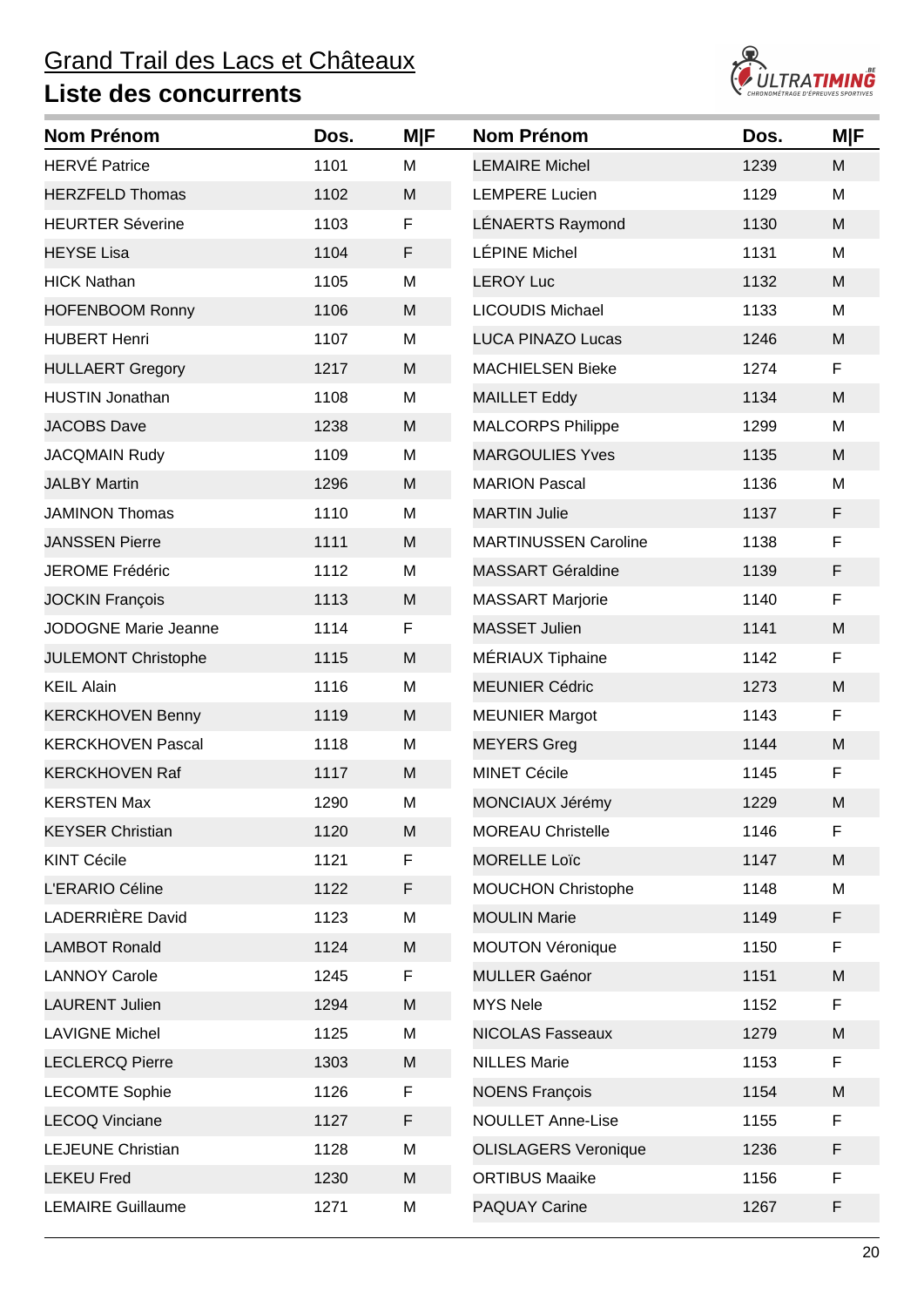

| <b>Nom Prénom</b>            | Dos. | <b>M F</b>   | <b>Nom Prénom</b>             | Dos. | <b>MIF</b> |
|------------------------------|------|--------------|-------------------------------|------|------------|
| PAYET-TAILLE Helene          | 1295 | $\mathsf{F}$ | <b>SERVAIS Ronald</b>         | 1177 | M          |
| <b>PEENE Mario</b>           | 1157 | M            | <b>SMEETS Ronald</b>          | 1266 | M          |
| PEREIRA LUNA Adrian          | 1158 | M            | <b>SOLOT Cyrielle</b>         | 1178 | F          |
| PÉTERS Anne                  | 1219 | F            | <b>STALLENBERG Vanessa</b>    | 1179 | F          |
| PETERS Jérôme                | 1278 | M            | <b>STEMBERT Christophe</b>    | 1180 | M          |
| <b>PETERS Philippe</b>       | 1159 | M            | <b>STEVENS David</b>          | 1181 | M          |
| <b>PETKOVIC Elizabet</b>     | 1160 | F            | <b>TEMIN Céline</b>           | 1218 | F          |
| PHILIPPE Audrey              | 1240 | F            | <b>THEISSEN Caroline</b>      | 1182 | F          |
| <b>PIRLET Marie</b>          | 1289 | F            | <b>THEYS Benoit</b>           | 1183 | M          |
| POELMANS Ine                 | 1161 | F            | <b>THEYS Norman</b>           | 1184 | M          |
| <b>PORTETELLE Julie</b>      | 1162 | F            | <b>THIRION Jean-François</b>  | 1185 | M          |
| <b>PRIJT Michel</b>          | 1262 | M            | <b>THUNUS Jenny</b>           | 1286 | F          |
| <b>RAYMAKERS Judy</b>        | 1163 | F            | <b>TORBEYNS Fien</b>          | 1277 | F          |
| <b>RECKER Manuel</b>         | 1248 | M            | <b>TURCO Romain</b>           | 1304 | M          |
| <b>REEDIJK Marianne</b>      | 1164 | F            | <b>TURNHOUT Klaas</b>         | 1187 | F          |
| <b>REICHEL Maurine</b>       | 1165 | F            | <b>TURNHOUT Simon</b>         | 1186 | M          |
| <b>RENARD Antoine</b>        | 1166 | M            | <b>VADOT BALLESTER Lydie</b>  | 1188 | F          |
| <b>RENAULD Violaine</b>      | 1307 | F            | <b>VALENTINY Amélie</b>       | 1189 | F          |
| <b>RENS Steeven</b>          | 1167 | M            | VAN DE PERRE Stephanie        | 1233 | F          |
| RICHE Stéphane               | 1168 | M            | VAN DEN BOSSCHE Jérôme        | 1190 | M          |
| <b>ROELANTS Samuel</b>       | 1169 | M            | <b>VAN EYGEN Hannelore</b>    | 1191 | F          |
| <b>ROGMANS Ingrid</b>        | 1170 | F            | <b>VAN LOY Karen</b>          | 1192 | F          |
| <b>ROSEN Gaelle</b>          | 1171 | F            | VAN OLFFEN Jeroen             | 1302 | M          |
| <b>ROUVROY Antoine</b>       | 1254 | M            | VAN SCHEPDAEL Lien            | 1193 | F          |
| ROUVROY Charles-Henri        | 1255 | M            | VAN WYMEERSCH Magali          | 1194 | F          |
| <b>ROUVROY Marie</b>         | 1257 | F            | <b>VANCSOK Catherine</b>      | 1195 | F          |
| ROUVROY Philippine           | 1258 | F            | <b>VANDENBERGH Manon</b>      | 1196 | F          |
| <b>ROZEBOOM Erik</b>         | 1172 | M            | <b>VANDENBULCKE Romien</b>    | 1197 | F          |
| <b>RÜBKE Niklas</b>          | 1253 | M            | <b>VANDERKELEN Isabelle</b>   | 1198 | F          |
| <b>RUTH Cindy</b>            | 1173 | F            | <b>VANDERMIERS Christophe</b> | 1199 | M          |
| SAMMI Sébastien              | 1261 | M            | <b>VANDERNOOT Vincent</b>     | 1247 | M          |
| <b>SAUSSEZ Cedric</b>        | 1288 | M            | <b>VANDEWEYER Ludivine</b>    | 1200 | F          |
| <b>SCHMIT Mario</b>          | 1268 | M            | <b>VANESSE Tamara</b>         | 1201 | F          |
| <b>SCHMITT Jean-Marc</b>     | 1174 | M            | <b>VANHOEGAERDEN Peter</b>    | 1202 | M          |
| <b>SCIEUR Charlotter</b>     | 1175 | F            | <b>VANSPRINGEL Mathias</b>    | 1231 | M          |
| <b>SÉBASTIEN Nallamoutou</b> | 1269 | M            | <b>VERBERNE Jan</b>           | 1203 | M          |
| <b>SENAVE Gauthier</b>       | 1176 | M            | <b>VERSPECHT Thierry</b>      | 1265 | M          |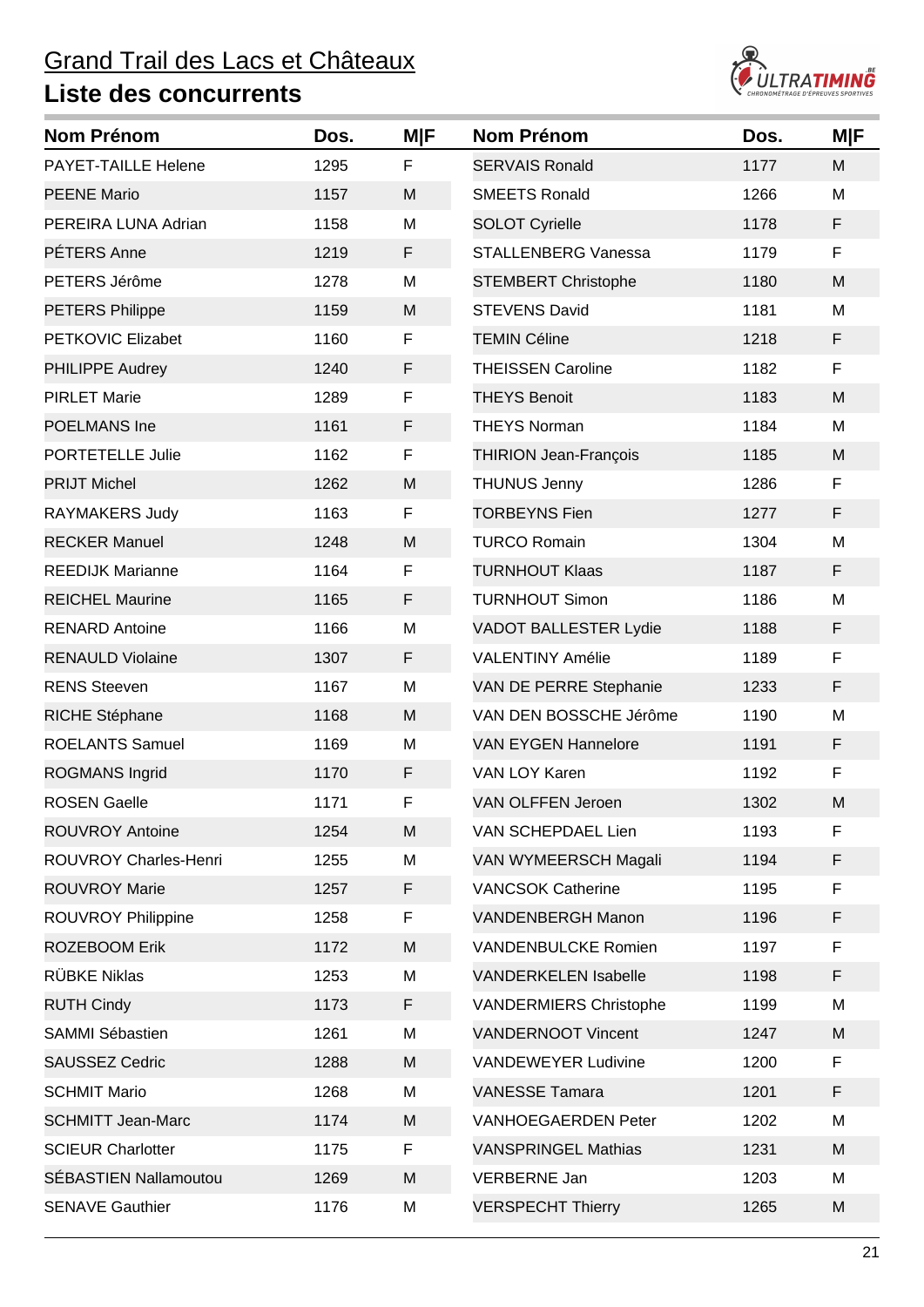

| <b>Nom Prénom</b>            | Dos. | <b>MIF</b> | <b>Nom Prénom</b> | Dos. | <b>MIF</b> |
|------------------------------|------|------------|-------------------|------|------------|
| <b>VERSTRAETEN Yann</b>      | 1259 | M          |                   |      |            |
| <b>VOGELEER Michel</b>       | 1204 | M          |                   |      |            |
| <b>VOLPOET Barbara</b>       | 1205 | F          |                   |      |            |
| <b>WAGNER Flavie</b>         | 1206 | F          |                   |      |            |
| <b>WALTHÉRY Damien</b>       | 1207 | M          |                   |      |            |
| <b>WARICHET Jérôme</b>       | 1234 | M          |                   |      |            |
| <b>WARNOTTE Patrick</b>      | 1208 | M          |                   |      |            |
| <b>WATTEZ Nathalie</b>       | 1209 | F          |                   |      |            |
| <b>WAUTERS Ingrid</b>        | 1211 | F          |                   |      |            |
| <b>WAUTERS Vinciane</b>      | 1210 | F          |                   |      |            |
| <b>WIERTZ Vincent</b>        | 1212 | M          |                   |      |            |
| <b>WILIQUET Pierre-Louis</b> | 1213 | M          |                   |      |            |

Nombre d'inscrits: 1417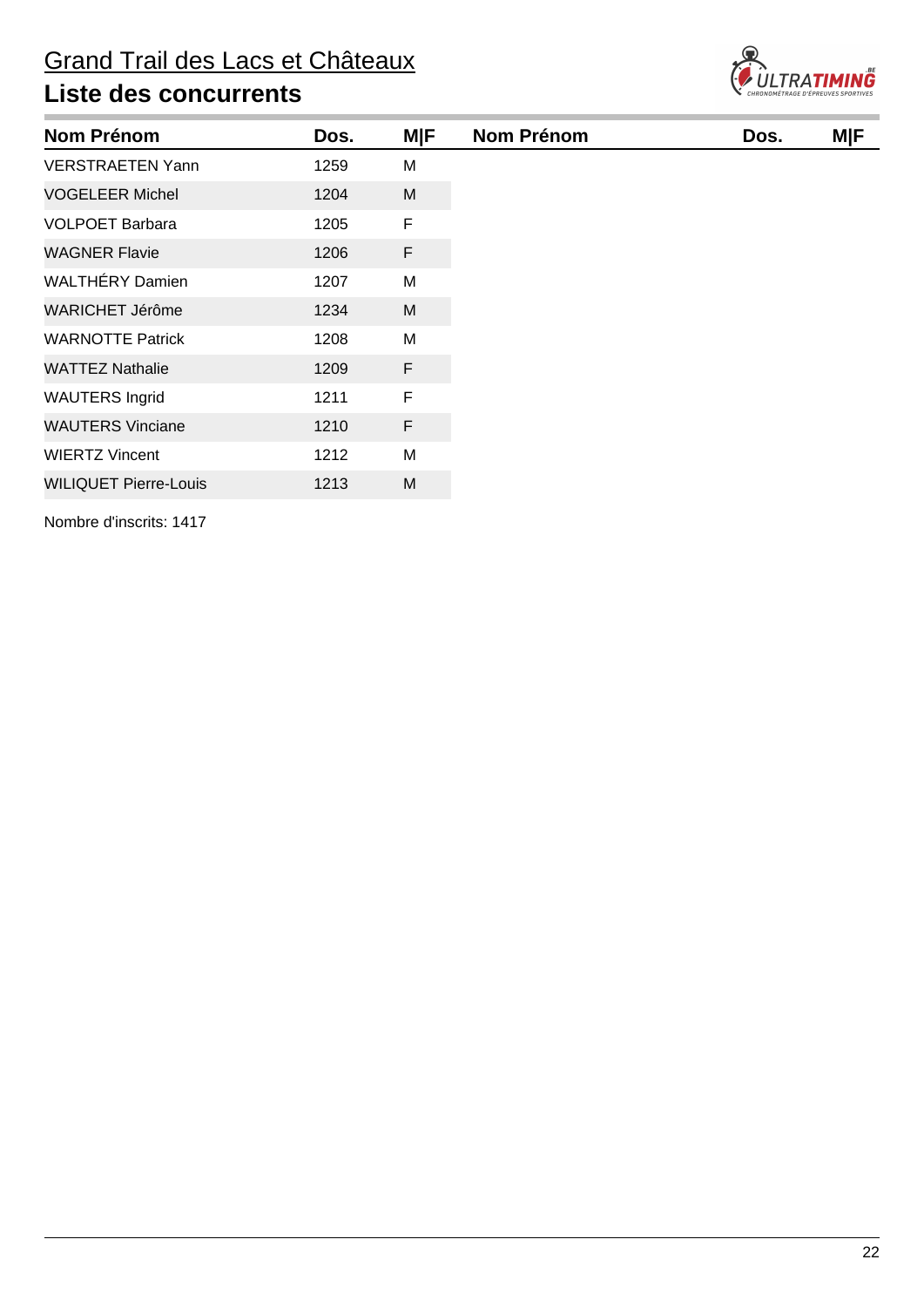## Grand Trail des Lacs et Châteaux



| <b>Nom Prénom</b>        | <b>Nom Prénom</b>             | Dos. | <b>MFIX</b> |
|--------------------------|-------------------------------|------|-------------|
| GT20                     |                               |      |             |
| <b>FOLENS Frederic</b>   | SEY Jana                      | 2001 | X           |
| PIETQUIN Christophe      | <b>PETIT Yves</b>             | 2002 | M           |
| <b>MICHOTTE Fabien</b>   | <b>MARCOTTY Marie</b>         | 2003 | X           |
| <b>YURTSEVER Selen</b>   | <b>ZYCH Justine</b>           | 2004 | F           |
| <b>PIEDFORT Cendrine</b> | PIEDFORT Aurélien             | 2005 | X           |
| <b>NOTERMAN Nicolas</b>  | <b>WILLEM Laura</b>           | 2006 | X           |
| <b>GROSSO Jessy</b>      | LEA Werny                     | 2007 | F           |
| <b>GRIGNARD Denis</b>    | <b>ORTMANS Brice</b>          | 2009 | M           |
| <b>VERVIER Juliane</b>   | <b>VERVIER Eric</b>           | 2010 | X           |
| <b>KOKS Dennis</b>       | <b>BERK Niels</b>             | 2011 | M           |
| <b>LECLUSE Arnaud</b>    | <b>LECLUSE Yannick</b>        | 2012 | M           |
| <b>GUILLAUME Perline</b> | <b>RENARD Elisa</b>           | 2013 | $\mathsf F$ |
| <b>DEKOSTER Pauline</b>  | <b>DESMET Justine</b>         | 2014 | F           |
| <b>BEHAEGHEL Chantal</b> | <b>KOTTEN Patrick</b>         | 2015 | X           |
| <b>WILLEMS Orianne</b>   | <b>HEYNS Xavier</b>           | 2016 | X           |
| <b>DESSART Kevin</b>     | <b>DESSART Deborah</b>        | 2017 | X           |
| <b>HUNGS Bastien</b>     | <b>SAMRAY Florian</b>         | 2018 | M           |
| <b>MONFORT Bénédicte</b> | <b>COLSON Maryse</b>          | 2019 | F           |
| VANLANGENAKKER Stéphane  | DELVAUX Jean Marc             | 2020 | M           |
| VAN OOSTEREN Jaap        | VAN OOSTEREN Bart             | 2021 | M           |
| <b>HAUTECLER Lionel</b>  | HAUTECLER Maxime              | 2022 | M           |
| <b>LEMOINE Didier</b>    | NALLAMOUTOU Sébastien         | 2023 | M           |
| <b>DELÉCLUSE Maxime</b>  | <b>DESONNIAUX Joël</b>        | 2024 | M           |
| <b>SOETENS Céline</b>    | <b>DELVINGT Nicolas</b>       | 2025 | X           |
| <b>DURU Martine</b>      | <b>THONNARD Marie Helenne</b> | 2026 | F           |
| RAVEZ Sophie             | <b>CAMBIER Xavier</b>         | 2027 | X           |
| <b>RADELET David</b>     | <b>VILLANUEVA Leatitia</b>    | 2028 | X           |
| <b>LORQUET Sophie</b>    | <b>JASON Aurelie</b>          | 2029 | F           |
| VAN DEYNZE Lauranne      | <b>BOURGOIS Julie</b>         | 2030 | F           |
| <b>MOREAU Claude</b>     | <b>CORNU Pierre-Jean</b>      | 2031 | M           |
| DE WINNE Hendrik         | LOWEY-BALL Julie              | 2032 | X           |
| <b>ANDRIES Ann</b>       | VANDENBERGHE Tim              | 2033 | X           |
| <b>VAN VRECKEM Elisa</b> | SERRAT BONIFACIO Alex         | 2034 | X           |
| <b>VAN VRECKEM Elisa</b> | SERRAT BONIFACIO Alex         | 2035 | X           |
| <b>HUBERT Jerome</b>     | <b>HUBERT Muriel</b>          | 2036 | X           |
| DESSEAUX Raphaël         | <b>ALI ABBAS Samira</b>       | 2037 | X           |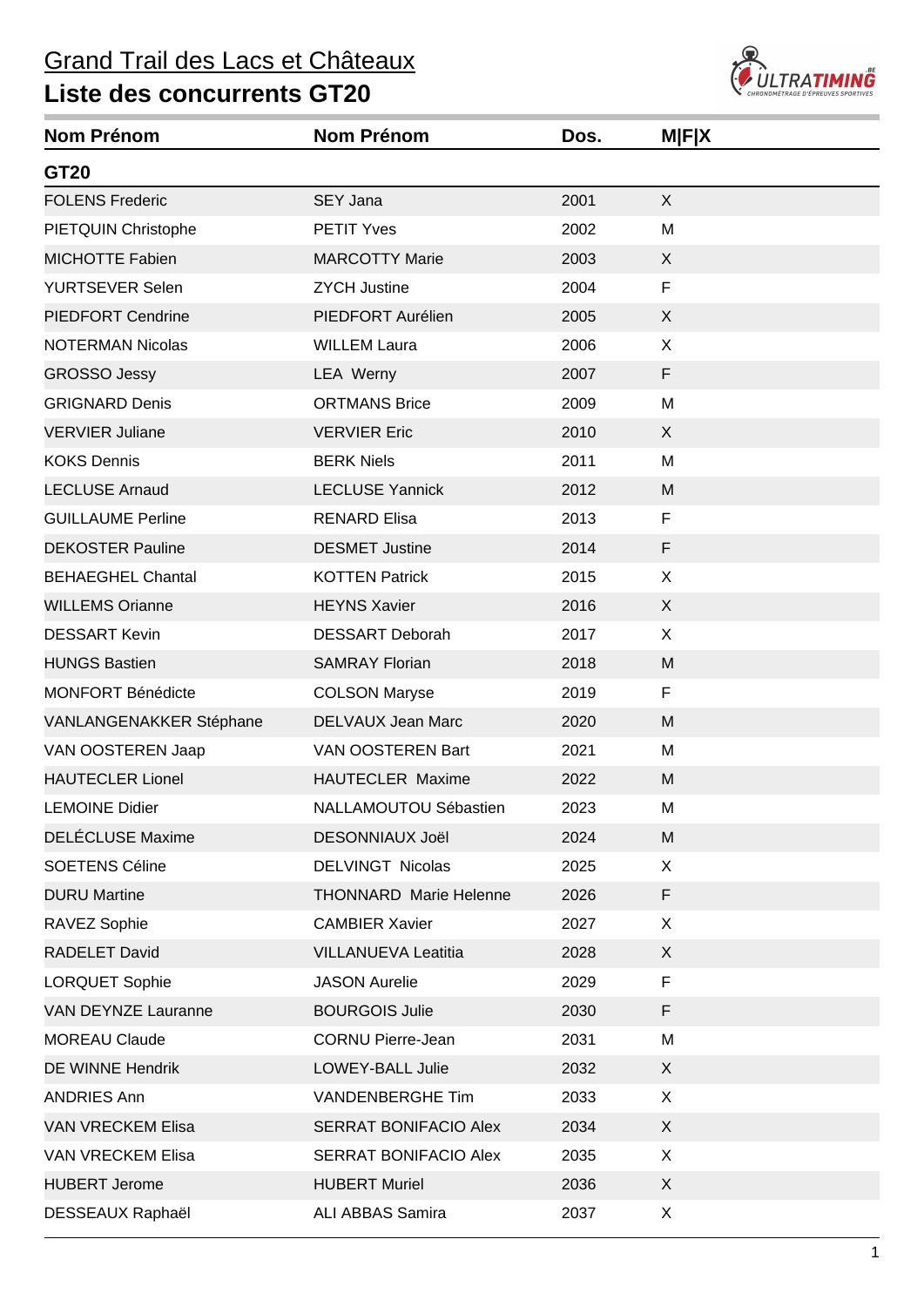#### Grand Trail des Lacs et Châteaux



| <b>Nom Prénom</b>              | Nom Prénom                    | Dos. | <b>MFIX</b>               |
|--------------------------------|-------------------------------|------|---------------------------|
| <b>DESSEAUX Lucas</b>          | <b>CAVALLARO Ambre</b>        | 2038 | X                         |
| <b>ZANELLA Yannick</b>         | <b>BOUKAKA Jordan</b>         | 2039 | M                         |
| <b>LOCHT Michel</b>            | PEUTAT Sébastien              | 2040 | M                         |
| <b>NUYTTEN Thibaut</b>         | VAN EETVELDE Yoann            | 2041 | M                         |
| <b>JANSS Thibaut</b>           | <b>LEKEUX Gilles</b>          | 2042 | M                         |
| <b>AUSTEN Thibaut</b>          | <b>LOCHT Pascal</b>           | 2043 | M                         |
| <b>DUPONT Céline</b>           | <b>FRAITURE Benjamin</b>      | 2044 | X                         |
| NOËL Maxime                    | <b>SCHINDLER Quentin</b>      | 2045 | M                         |
| <b>MUYLKENS Philippe</b>       | <b>CLIEGNET Christian</b>     | 2046 | M                         |
| <b>HERMANS Florian</b>         | OTTO Hanne                    | 2047 | X                         |
| <b>VAN LANGENDONCK Mathieu</b> | <b>MENET Gregory</b>          | 2048 | M                         |
| <b>MARTIJN EBBEN Martijn</b>   | <b>EBBEN Neelke</b>           | 2049 | X                         |
| <b>MATTHYS Virginie</b>        | <b>WILLEMYNS Thomas</b>       | 2050 | X                         |
| <b>BOUCHEZ Cédric</b>          | <b>DEJALLE Gaëtan</b>         | 2051 | M                         |
| <b>PELZER Patrick</b>          | <b>STASSEN Renaud</b>         | 2052 | M                         |
| <b>EISENHUTH Emeline</b>       | <b>LAMARCHE Maude</b>         | 2053 | F                         |
| <b>LEBRUN Gildas</b>           | <b>JAMMES Magali</b>          | 2054 | X                         |
| <b>TOMBEUX Eddy</b>            | <b>CREMER Jessica</b>         | 2055 | X                         |
| <b>IPRENBURG Diana</b>         | <b>IPRENBURG Berto</b>        | 2056 | X                         |
| <b>DELNOY Geoffrey</b>         | MARÉCHAL Sébastien            | 2057 | M                         |
| <b>PROES Mickael</b>           | <b>VAES Sophie</b>            | 2058 | X                         |
| <b>CRAPET Kevin</b>            | PIAIRO Melinda                | 2059 | X                         |
| <b>DEMOULIN Fabian</b>         | <b>DEMOULIN Edouard</b>       | 2060 | M                         |
| <b>CRANENDONK Merlijn</b>      | <b>DE GROOT Frank</b>         | 2061 | X                         |
| <b>MOT Vincent</b>             | <b>GROUARD Thomas</b>         | 2062 | M                         |
| SIPS Robin                     | <b>TYTGADT Yann-Alexandre</b> | 2063 | M                         |
| <b>VELDHOVEN Jarno</b>         | DE JONG Marja                 | 2064 | $\boldsymbol{\mathsf{X}}$ |
| <b>JANS Vanessa</b>            | <b>NGUYEN Mai</b>             | 2065 | F                         |
| <b>BALME Olivier</b>           | <b>MESUREUR Lauriane</b>      | 2066 | X                         |
| <b>BERTHOLET Noëlle</b>        | <b>SUTTO Lionel</b>           | 2067 | X                         |
| <b>ANCIAUX Eddy</b>            | <b>DAMBROISE Yves</b>         | 2068 | M                         |
| <b>DALLEUR Vincent</b>         | <b>BREDO Jérémy</b>           | 2069 | M                         |
| <b>WINKIN Thomas</b>           | <b>GRIGNARD Laetitia</b>      | 2070 | X                         |
| LEJEUNE Sylvain                | <b>DORTU Patrick</b>          | 2071 | M                         |
| <b>RUCCI Marie</b>             | <b>TOFFOLI Nancy</b>          | 2072 | F                         |
| <b>BALTUS Grégory</b>          | <b>RENARDY Romain</b>         | 2073 | M                         |
| <b>ROLAND Maxime</b>           | <b>AMAURY Draguet</b>         | 2074 | M                         |
|                                |                               |      |                           |